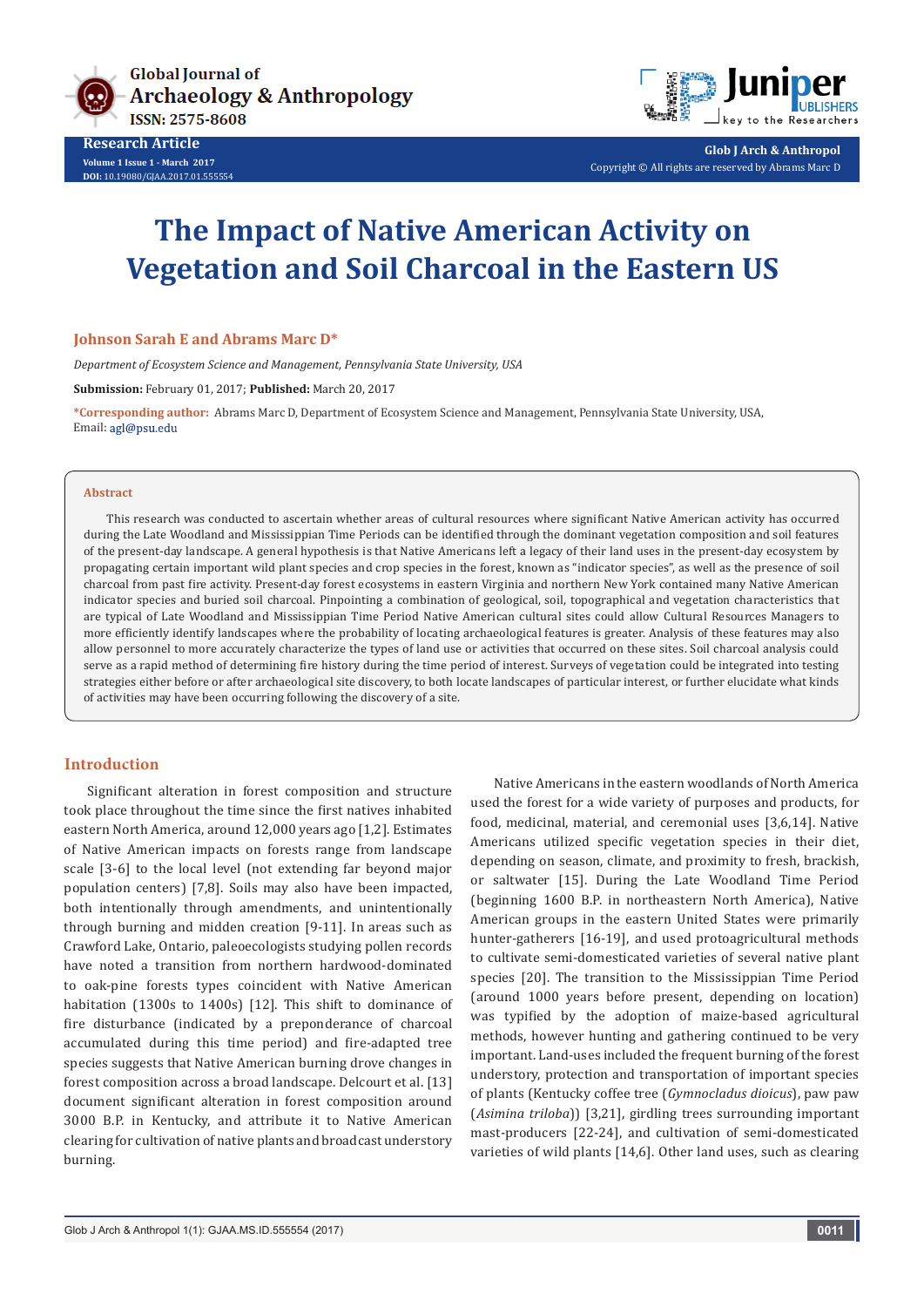and burning for the creation of village and camp sites and agricultural fields, indirectly promoted disturbance-adapted species, maybe of which were important in the diet of Native Americans (e.g., walnut (*Juglans* spp), oak (*Quercus* spp) and other mast-producers, and blueberry (*Vaccinium* spp) and other berry-producing shrubs) [3,8,25,26].

Burning of the forest understory was a common and longterm practice of Native American groups, as evidenced by historic records and accounts, archaeological artifacts, and paleoecological charcoal and fire scar studies [6,12,16,27-31]. Researchers have reported very frequent pre-European settlement fire return rates [32]. In the northeast, where lightening ignitions (the only source of natural ignition) are relatively infrequent [33,34], this indicates the significant influence of Native American ignitions. In eastern North America during the time period of interest to this study, understory burning facilitated travel, improved visibility in the forest, increased browse for game, increased berry and mast production, and was used to clear agricultural fields and improve hunting [1,3,35]. The prevalence of burning perpetuated mostly mid- and early successional tree species that are adapted to disturbances, particularly fire. This includes oak and hickory (*Carya* spp) species, as well as others that are adapted to reproduce quickly in highly disturbed and high light conditions [25,36,37]. Characteristics of oaks that allow them to be so well adapted to fire and other disturbances are thick bark, resprouting ability, high root to shoot ratios of growth, and the ability to compartmentalize wounds [30,38,39].

Active fostering of woody fruit and mast species may also have been practiced by many Native American groups. For example, the Susquehannocks and Iroquois planted black walnut (*J. nigra*) and hickory in New York [8,22]. In the Midwest, trees surrounding hickory were girdled to increase available resources and thus, mast production [22,23]. This is compelling evidence of the early use of silvicultural techniques by Native Americans [8,26]. Other plant species may have been saved and transported when groups moved such as Kentucky coffee tree, American chestnut (*Castanea dentata*), Canada plum (*Prunus nigra*), groundnut (*Apios americana*), and leek (*Allium porrum*), although historical evidence for this is lacking and it must be confirmed through archaeobotanical testing [3,14]. Native Americans in the northeastern region of the United States maintained berry patches for food and attraction of game species such as bear and deer [3,6,28]. "Mast orchards" of oak and hickory may have been maintained for the same reasons [6,22]. These patches may have been located near villages and sites of occupation for practical reasons.

Native American agriculture was important during this time in prehistory, and several native plant species were cultivated, prior to the introduction of subtropical crops such as maize (*Zea mays*), beans (*Phaseolus vulgaris*), and subtropical squash varieties (*Cucurbita* spp) [9,40]. The eastern United States, in

fact, is believed to be the center of domestication for four wild plants, referred to as the Eastern Agricultural Complex (EAC): marshelder (*Iva annua*), chenopod (*Chenopodium berlandieri*), squash (*C. pepo*), and sunflower (*Helianthus annuus*), indicating both the importance of agriculture in Native American life and the technological advancement in agriculture that these groups of people were capable of [14,20,41]. The cultivation of these species, using early methods of agriculture such as raised bed technology, included evolution through selection of varieties for various characteristics such as seed size [20]. Storage of seeds of these species was practiced throughout the harvest season, in pits dug in the ground and lined with tree bark [42,43]. Some of these species are still present on the landscape today, such as chenopodium or lambsquarters (*C. album*), a variety of the native cultigen, in the northeastern United States.

Vegetation species of high importance to Native Americans can be identified through ethnobotanical research. Distribution and concentration of certain plant species on the landscape, both past and present, may indicate the location of cultural resources, and where Native Americans were active in their land uses such as burning, cultivation, and collection and storage of food such as grains and seeds. Catchment analysis of species important in the ethnobotanical record has reported significant anthropological activity in the landscape of eastern North America [8,26]. Marks, Gardescu, and Seischab [44] identified old Native American clearings and reported oak, hickory, and pine (*Pinus* spp) growing in areas previously inhabited by peoples of the Iroquois Confederacy in central New York. Whitney and DeCant [45] suggested that Iroquois may be associated with oakchestnut forests in their witness tree study across northwestern Pennsylvania, including the Allegheny Plateau. Additional research supports the high incidence of important mastproducing and disturbance adapted species on sites previously inhabited by Native Americans [8,27,31].

Evidence suggests that land use legacies and vegetation species propagated by Native Americans still exist on presentday landscapes. Post-European settlement land uses perpetuated this vegetation composition in many areas, making it possible to discern the effect of centuries of Native American occupation in the present-day forest [25]. Significant land use by European settlers occurred at varying times throughout eastern North America, falling around the early 1700s in northern New York [46], and early 1600s in coastal Virginia [47]. European settlers would have initiated clearing of forests in much the same way as Native Americans did, for both single and several-family settlements on the frontier [48]. However the pace and extent of forest clearing has accelerated over time [49,50]. These land uses would have served to continue the dominance of and even expand the disturbance-adapted species that were already prevalent in the forest due to Native American land uses, such as oak, hickory, pine, and old-field herbaceous species, such as chenopodium.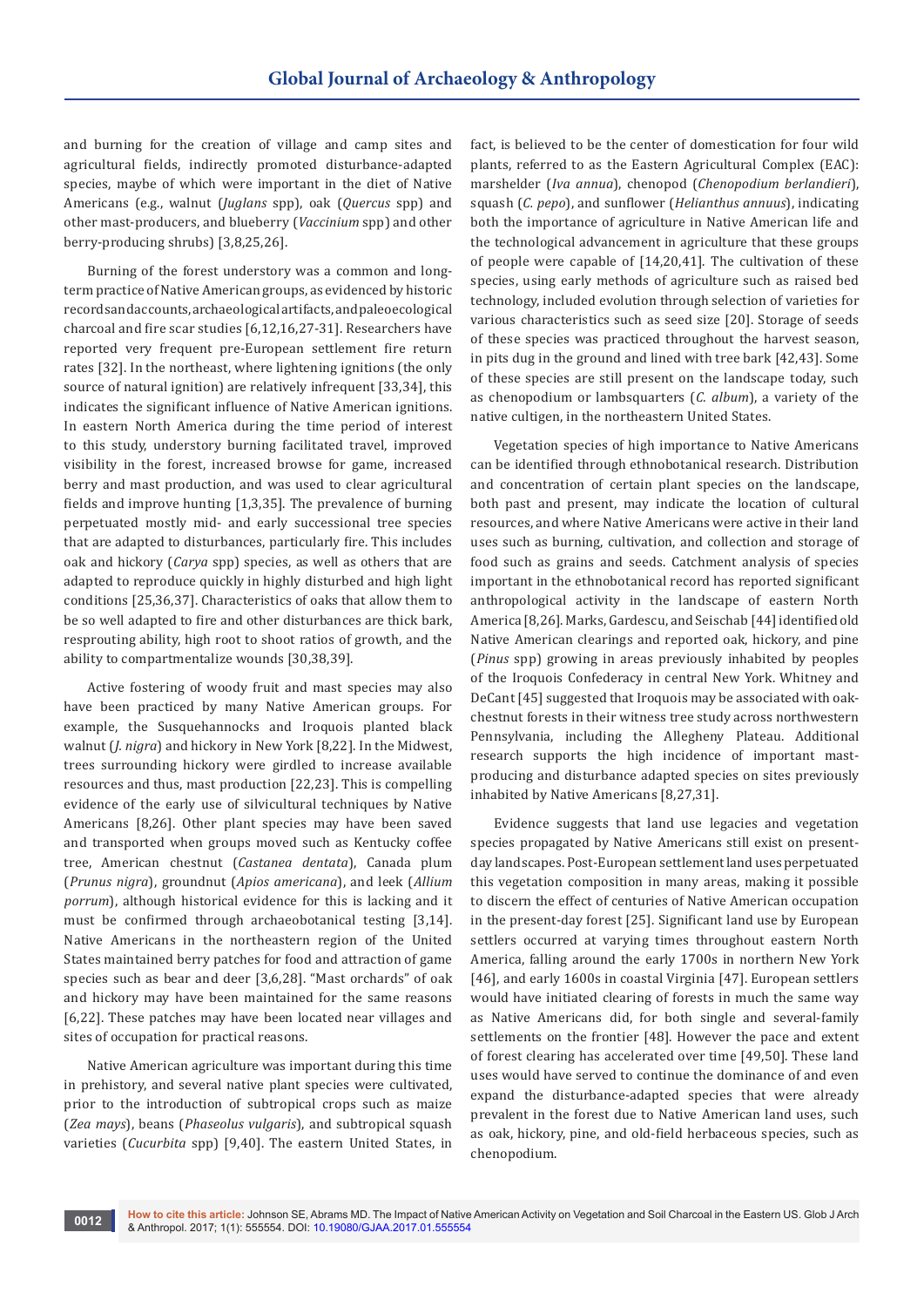The overarching objective of this research is to ascertain if areas of cultural resources where significant Native American activity has occurred during the Late Woodland and Mississippian Time Periods can be identified through the dominant vegetation composition and soil features of the present-day landscape. A general hypothesis is that Native Americans left a legacy of their land uses in the present-day ecosystem by propagating certain important wild plant species and crop species in the forest, known as "indicator species". Study of indicator species is based on the idea that the presence and number of certain plant species, including trees, shrubs, and herbs, can be an indicator of preferential utilization by Native Americans. Indicator species are discernible in the ethnobotanical record because of their prevalence in the Native diet and because the plant parts utilized (and thus gathered, cached, and transported) included the seed or seed coat of the plant.

#### **Objectives**

a) Identify indicator species characteristic of each study area based on Native American dietary, medicinal, material, and ceremonial plant species and land uses.

b) Determine the current vegetation that is characteristic of archaeological sites and off-site areas.

c) Determine if individual indicator species, or aggregated groups of indicator species (e.g., total mast species importance), can predict the presence of cultural resources.

d) Determine if soil charcoal presence can be used to predict the location of archaeological sites.

## **Methods**

In 2008-2010, ethnobotanical literature review was undertaken for the areas of Fort Drum, MCB Quantico, and the Cheatham Annex. Literature was reviewed to locate potential indicator species of Native American activity, and included journal articles, conversations with cultural resources management personnel, archival data, and field reconnaissance of important archaeological sites of known habitation type and length. In particular, species of importance in the diet of the Native Americans were considered to have strong potential as indicators.

During the months of June-August of 2008 through 2010, each study area was visited multiple times for vegetation survey and soil charcoal analysis of cultural sites and associated noncultural, off-site areas. Cultural sites at each military installation have been located by Cultural Resources Management (CRM) teams, and archaeological excavations have identified the boundary of each site, the potential use of each site, and the time period the site was inhabited. Sites with clear boundaries, minimal disturbance of on-site vegetation, and inhabited in the Late Woodland and Mississippian time periods were chosen for survey. Off-site areas were chosen in association with

each surveyed cultural site (where possible). These sites were paired with surveyed cultural sites, and located adjacent to the cultural site on the same landform, to control for soil type, geology, topography, and land-use history. Off-site areas were difficult to find in some cases because, on military-owned lands, archaeological testing is conducted much of the time because military engineers would like to construct buildings or training sites in a certain area. If cultural resources are located by the testing, the area of the site is protected from military activities; however, any surrounding areas that test negatively are free to be used for military activities. The vast majority of the time, these activities involve at least extensive clearing and ground disturbance, if not construction of buildings and impermeable surfaces.

At Fort Drum, New York, 16 archaeological sites were available for survey (50 plots total), and 8 off-site areas were able to be located (25 plots total). At MCB Quantico, Virginia, 9 archaeological sites were surveyed (28 plots total), and 5 paired off-site areas were able to be located (20 plots total). In the Wilderness Area on the Cheatham Annex, Virginia, only a small portion of the land had been tested for archaeological resources. It was tested because it was in the "footprint" of a planned boat launch for recreational purposes. All the shovel test pits that were put in were positive for artifacts. Three separate Late Woodland sites were identified within this tested portion of the Wilderness Area, although no further archaeological testing was conducted. These sites were surveyed for vegetation composition in conjunction with 2 outside of the Wilderness Area, for a total of 5 confirmed archaeological sites (20 plots total). Along the bank of the creek where the boat launch was planned, shell midden evidence was found in abundance in several areas, and is considered diagnostic of Native American habitation and influence [51] (Bruce Larson, NAVFAC Mid Atlantic Cultural Resources, personal communication). The same shell midden evidence was also present further along the creek bank to the southwest of the tested area. Areas where shell midden evidence were located, but had not been tested for archaeological resources using traditional methods, were surveyed using the same methods as for all other known archaeological sites and off-site areas (7 sites, for a total of 23 plots surveyed). The sites identified through shell midden evidence were considered archaeological sites even though they have not been officially tested using shovel test pits. Because of the lack of traditional testing and development that has occurred outside of the Wilderness Area, no paired off-site areas were able to be located.

Within the CRM-designated boundaries of each cultural site, stratified circular fixed-area vegetation plots were set on transects with a bearing dictated by the shape and spatial orientation of the cultural site. Generally, plot centers were ten meters apart, although in some sites, size and shape of the cultural site precluded such regularity. Overstory trees were identified to species and diameter as breast height (dbh) was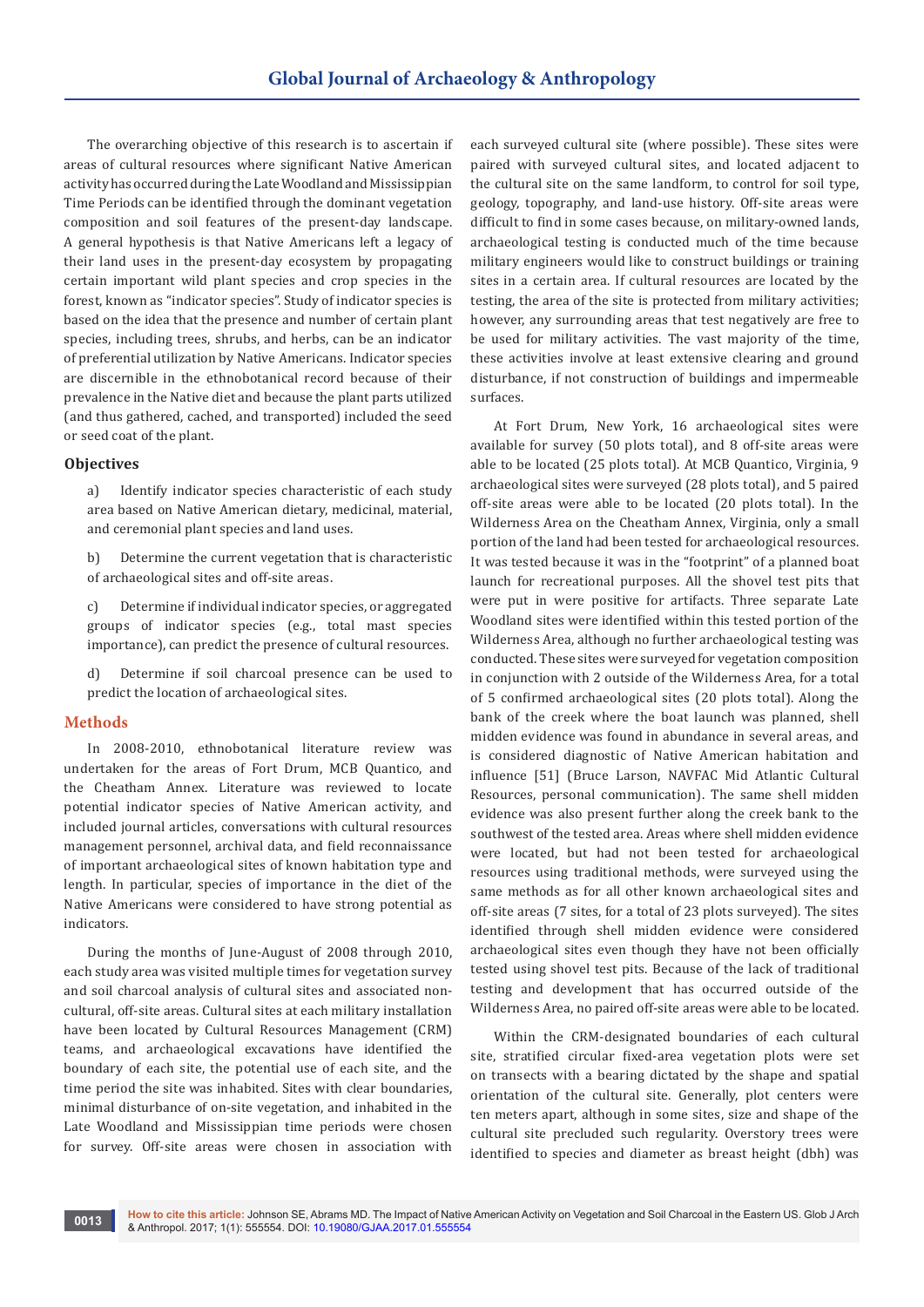recorded in an 800 ft<sup>2</sup> (74.3 m<sup>2</sup>) plot. Small tree species (such as serviceberry, *Amelanchier* spp, and paw paw) were identified and counted in a  $100 \text{ ft}^2 (9.3 \text{ m}^2)$  plot, and herbaceous and shrub species were quantified in a 50 ft<sup>2</sup>  $(4.6 \text{ m}^2)$  plot. Herbaceous species, shrubs, and vines were given a cover class percentage within the 50 ft<sup>2</sup> plot (0-5%, 5.1-25%, 25.1-50%, 50.1-75%, 75.1-95%, 95.1-100%), or simply recorded as present within each plot.

Soil charcoal samples to the depth of Native American occupation were taken at each vegetation plot center. The depth to Native American occupation was determined through consultation with Cultural Resources Management personnel. At Fort Drum, this depth is ~20cm; slower decomposition in this relatively cold climate area inhibits soil buildup. At Quantico and the Cheatham Annex this depth is  $\sim$ 30cm. When each sample was taken, the top 10cm of soil and the organic layer were removed. These samples were taken with a hand trowel or soil corer, contained in plastic bags, and transported back to a lab. In the lab, samples were spread on a surface to dry, and thoroughly searched for coarse soil charcoal, defined as charcoal pieces greater than 2 mm in dimension (length or width) [52- 54]. Coarse soil charcoal is indicative of on-site fire, and is distinguished from fine soil charcoal by size. Fine soil charcoal is defined as charcoal pieces 1.9 mm or less in dimension and could be deposited on site through wind action from outside sources. Thus, fine soil charcoal cannot be assumed to have originated in a fire on that location. Soil charcoal samples were determined to be either positive or negative for coarse charcoal.

Data collected on overstory individuals of tree species were analyzed for frequency, density, dominance, relative frequency, relative density, relative dominance, and relative importance value. The frequency for each tree species is expressed as the number of plots in which overstory individuals of that species occurred. The density of each tree species is the number of overstory individuals of that species found in all plots. Density is then scaled up to the number of trees per hectare of each species. Dominance is expressed as the total basal area for overstory individuals of each tree species across all plots, and is also scaled up to basal area  $(m^2)$  per hectare. Then the relative indices were calculated by dividing each value for each individual species by the column total. Finally, a relative importance value was calculated for each species by adding the relative frequency, relative density, and relative dominance for each tree species and dividing that number by three.

Analyzing data at the individual site level was somewhat confounded by low plot numbers at some sites due to archaeological site size, and the lack of directly paired off-site areas for some archaeological sites. Therefore individual sitelevel data were aggregated across archaeological sites and off-site areas among each military base, using individual plots as replicates (importance values were calculated for each plot and archaeological and off-site plot averages were compared).

Importance values were calculated on a species by species basis across all archaeological sites versus off-site areas, as well as for shell midden sites on the Cheatham Annex. At Fort Drum and Quantico, overstory tree importance data was compared between archaeological sites and off-site areas. At the Cheatham Annex, data was compared between archaeological sites discovered using traditional testing methods, and archaeological sites discovered through identification of shell midden evidence in the soil. Because of the lack of off-site areas for comparison, and classification of all sites as archaeological sites, the sites discovered using the two different methods were compared to note differences in forest composition. This comparison will allow determination of our ability to discern the location of archaeological sites using standard characteristics of forest composition such as prevalent species and/or presence of indicator species. Thus, if the same composition is noted between these two site types, the overstory composition could be considered typical of archaeological sites. If data for a species was distributed normally and archaeological data and off-site data displayed equal variance, a Student's t-test was performed. If assumptions of normality and equal variance were not met, a more conservative Welch's t-test was performed. All tests were conducted in statistical program R [55].

To further elucidate patterns between archaeological and off-site areas, additional variables of interest not accounted for by traditional t-tests were incorporated (such as soils and soil charcoal, etc). Classification and regression tree models employing the Random Forest [56,57] algorithm were used to determine the importance of various species (presence/ absence and quantitative measures), suites of species, and other landscape level factors in predicting the presence of archaeological significance on a given site. Random Forest is an ensemble classifier statistical method, meaning that multiple models are used to identify to which of a set of categories each new observation, or the next observation, belongs. In the statistical package randomForest, if the response variable is a factor (categorical variable), classification trees are used. If the response variable is continuous, regression is used. Both involve a random subset of data that is used to build a model, or tree. To build each tree, a random sample is drawn from the original data set, and the values of a subset of the predictor variables are used to grow a classification or regression tree. The variable selection for each split in the tree (at what are known as nodes) is conducted from a small random subset of predictor variables (the number of variables to use is specified by the user; a subset of five of the predictor variables was used here). A userspecified number of trees are grown (1,000 trees were grown for each response), each with the randomly chosen subset of samples, and random selection of predictor variables. Each individual tree outputs a variable that it has found to be most able to predict the status of the response variable; each time a tree predicts a variable, it is considered a "vote" for that variable. From the complete forest the status of the response variable is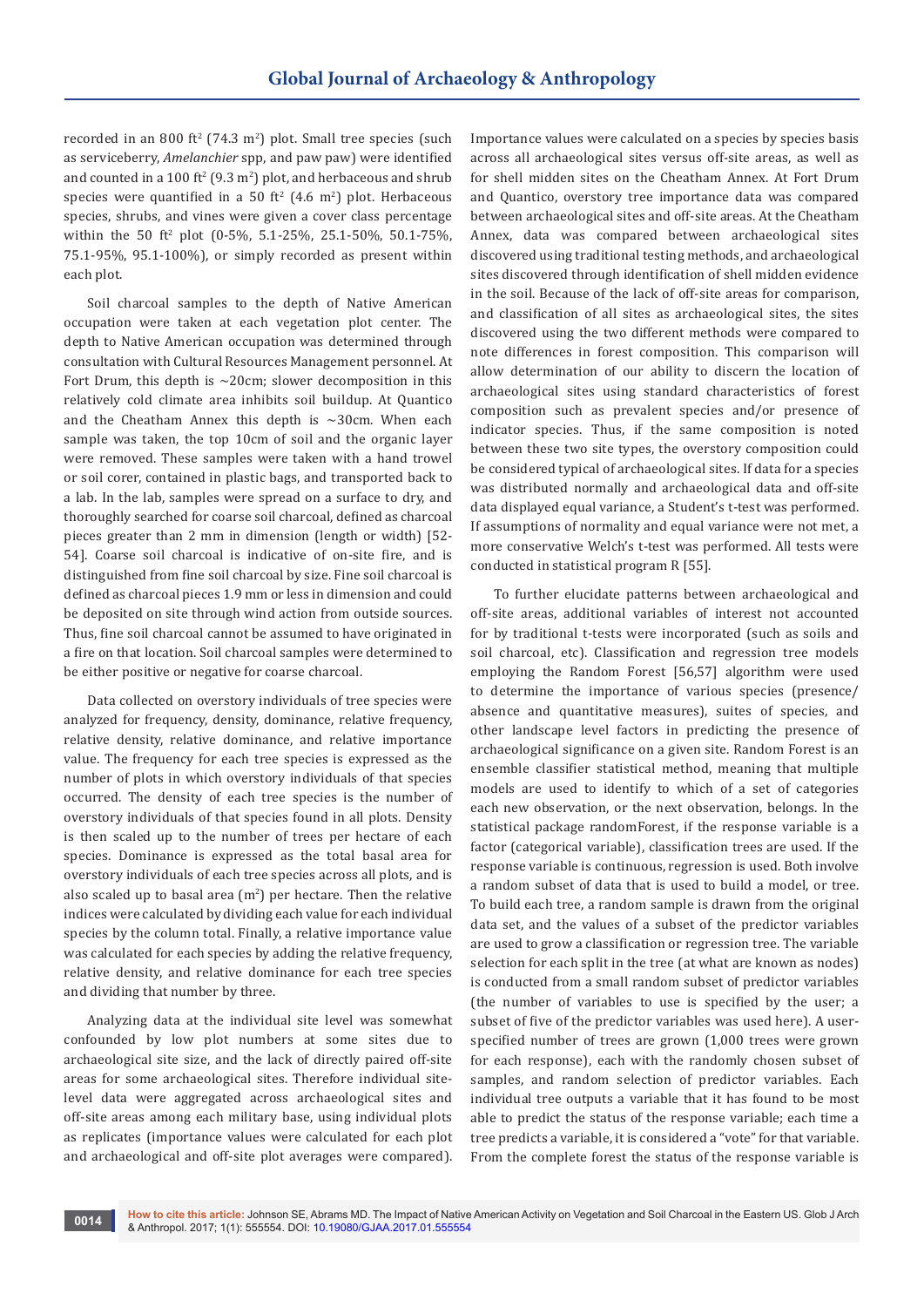predicted as an average or majority vote of the predictions of all trees. The data used to construct the trees are known as the "in bag" sample, while the unused data are known as the "out of bag" (oob) sample. To estimate the accuracy of the predictions of the trees, the out of bag sample is ran through each tree, and the difference in predicted importance of each variable from the initial growth of the tree and the growth of the tree with the oob sample is known as the oob error estimation.

The datasets for classification tree analysis were built with the following variables: Site Name (identifying name of the archaeological site or its off-site counterpart), Plot number, Treatment (archaeological or off-site), elevation, aspect (transformed into a linear variable using the formula 1- cos ((aspect-30)\*pi/180)), slope, soil series (excluding indicators of more specific characteristics such as slope), soil texture, presence/absence variables for all native species of any significance in the ethnobotanical record (i.e., species were included if they are native and generally edible, regardless of their significance in literature review), importance of indicator tree species (oak, hickory, and fruit-producing trees; by number of occurrences), importance of berry-producing indicator species (both tree and shrub species, by number of occurrences), total number of utilized species surveyed per plot, and presence of coarse soil charcoal in each plot. Using this dataset, classification tree models were ran using Treatment (archaeological or offsite) as the response variable, and all other variables were used as predictors in each model. These models were run for Fort Drum and MCB Quantico vegetation data to compare overall composition and characteristics of archaeological sites versus off-site areas.

Many characteristics of the archaeological sites were not easily quantifiable or testable through traditional survey and statistical methods. These include small catchments of particular species and overall site factors that were not quantified in the field, such as site openness. Qualitative and descriptive methods were used in the consideration of these site characteristics.

## **Results & Discussion**

Indicator species were identified for each area as a subset of all species utilized (Tables 1-3). To qualify as an indicator species of particular importance, there must be significant reference to the species in historic accounts as being important for the diet or important medicinally. Indicator species identified at Fort Drum included oak species, which are very important mastproducers (Table 1) [6]. Materials sources that were important are pine species, most notably pitch (*P. rigida*), white (*P. strobus*), and red pine (*P. resinosa*). The proximity of this area to the Black River, an important thoroughfare, would indicate that dugout canoes would be used for transportation (Laurie Rush, Fort Drum CRM, personal communication). These canoes would be built from pine tree trunks [58]. Several of these tree species are also indicative of past disturbance regimes that promote

fire-adapted, mid-successional species, most notably oak and pitch pine. Black cherry (*P. serotina*) and serviceberry were important berry-producing species in this area, and also can be indicative of site types that were ideal for habitation. Black cherry is present in areas that are slightly richer, indicating more mesic soil conditions; however in this area black cherry is not usually present in hydric or water-logged soil conditions [59]. This type of area would be most likely near a stream or source of water, an important feature when considering camp or habitation placement. Serviceberry, on the other hand, can be found in drier areas with more sandy soils. In this area of upstate New York, serviceberry can be found in association with oak and pine species, further adding to indicator potential in the form of a species association composed of important utilized species.

Important understory indicator species are blueberry, raspberry (*Rubus* spp), lambs quarters, mayapple (*Podophylum peltatum*), and Indian cucumber root (*Medeola virginiana*). Blueberry was especially useful to Native Americans, throughout its range. There are many ethnohistoric accounts of the use of blueberries, throughout the year and in a great variety of dishes and variations [60,61] (Table 1).

**Table 1:** Fort Drum Army Installation, NY indicator species and uses.

| <b>Species</b>                           | <b>Uses</b>                                                  |  |  |  |  |  |
|------------------------------------------|--------------------------------------------------------------|--|--|--|--|--|
| White oak (Quercus alba)                 | acorns ground for flour, food<br>source in winter months     |  |  |  |  |  |
| Red oak (Quercus rubra)                  | acorns soaked to remove tannins<br>and ground for flour      |  |  |  |  |  |
| White pine (Pinus strobus)               | materials source, indicate<br>significant disturbance regime |  |  |  |  |  |
| Red pine (Pinus resinosa)                | indicate disturbance regime and<br>used for boat building    |  |  |  |  |  |
| Pitch pine (Pinus rigida)                | materials source, indicate<br>significant fire history       |  |  |  |  |  |
| Black cherry (Prunus serotina)           | utilized as a source of fruit in mid<br>to late summer       |  |  |  |  |  |
| Blueberry ( <i>Vaccinium</i> spp)        | heavily utilized as a source of<br>fruit, patches tended     |  |  |  |  |  |
| Blackberry (Rubus spp)                   | utilized as a source of fruit                                |  |  |  |  |  |
| Wild strawberry (Fragaria<br>virginiana) | utilized as a source of fruit                                |  |  |  |  |  |
| Serviceberry (Amelanchier<br>arborea)    | utilized as a source of fruit                                |  |  |  |  |  |
| Lambs quarters (Chenopodium<br>album)    | grain source, actively cultivated<br>and transplanted        |  |  |  |  |  |
| Mayapple (Podophylum peltatum)           | fruits eaten, root used to make a<br>topical ointment        |  |  |  |  |  |
| Indian cucumber (Medeola<br>virginiana)  | root eaten raw or cooked, whole<br>plant harvested in fall   |  |  |  |  |  |

Indicator species identified at Quantico also included important mast-producing species such as oak and hickory (Table 2). However the location of this area along an important waterway such as the Potomac River facilitated a different culture than that of the Iroquois further north. Resources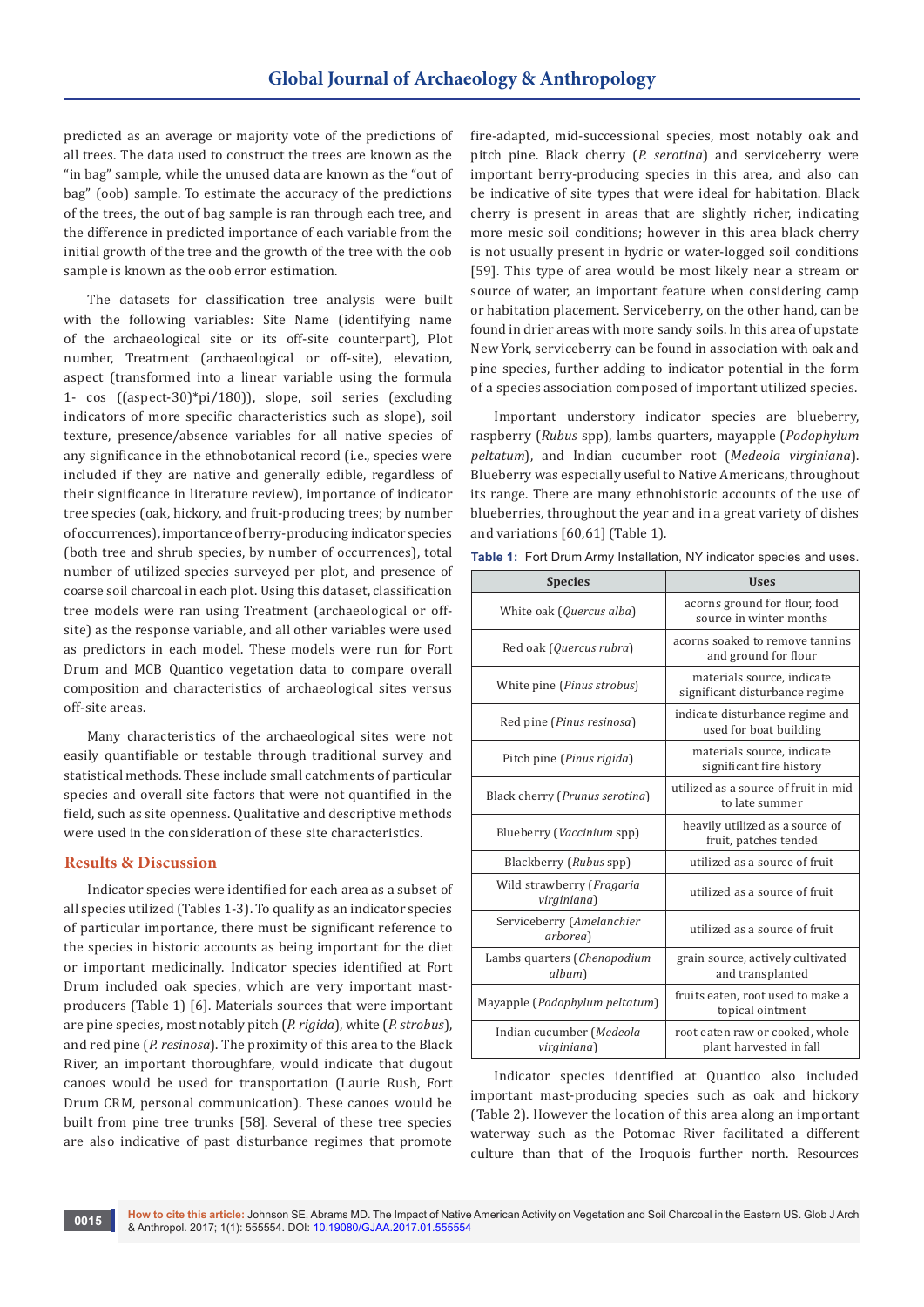obtained from the Potomac were abundant fish, freshwater mussels, and several aquatic herbaceous plants whose roots were important sources of fiber for the Native Americans, most notably tuckahoe (*Peltandra virginica*) [62]. Habitation sites were much of the time close to the waterway and its tributaries, where rich soils facilitated species such as white oak (*Q. alba*) and paw paw. However, in higher bluffs surrounding these areas, sandy soils create an ideal site for mixed-oak and hickory stands, with abundant blueberry and serviceberry in the understory. In these upland areas, white pine was also an important source of materials, and is indicative of significant disturbance regimes including repeated understory burning (Table 2) [58].

| <b>Species</b>                               | <b>Uses</b>                                                  |  |  |  |  |  |
|----------------------------------------------|--------------------------------------------------------------|--|--|--|--|--|
| White oak (Quercus alba)                     | acorns ground for flour, food<br>source in winter months     |  |  |  |  |  |
| Northern & southern red oak<br>(Quercus spp) | acorns soaked to remove tannins<br>and ground for flour      |  |  |  |  |  |
| Hickory (Carya spp)                          | several species utilized as<br>sources of mast               |  |  |  |  |  |
| White pine (Pinus strobus)                   | materials source, indicate<br>significant disturbance regime |  |  |  |  |  |
| Black cherry (Prunus serotina)               | utilized as a source of fruit in mid<br>to late summer       |  |  |  |  |  |
| Paw paw (Asimina triloba)                    | utilized as a source of fruit.<br>possibly transplanted      |  |  |  |  |  |
| Blueberry (Vaccinium spp)                    | heavily utilized as a source of<br>fruit, patches tended     |  |  |  |  |  |
| Blackberry (Rubus spp)                       | utilized as a source of fruit                                |  |  |  |  |  |
| Serviceberry (Amelanchier spp.)              | utilized as a source of fruit                                |  |  |  |  |  |
| Spicebush (Lindera benzoin)                  | utilized as a medicinal and to<br>brew tea                   |  |  |  |  |  |
| Mayapple (Podophylum peltatum)               | fruits eaten, root used to make a<br>topical ointment        |  |  |  |  |  |
| Tuckahoe (Peltandra virginica)               | plant harvested and all parts<br>boiled/dried and eaten      |  |  |  |  |  |

**Table 2:** Marine Corps Base Quantico, VA indicator species and uses.

At the Cheatham Annex, several important mast-producers were present in the presettlement forest overstory, and in high abundance (Table 3). These included white oak, southern red oak (*Q. falcata*), chinquapin (*C. pumila*), beech (*Fagus grandifolia*), and hickory. However here, several fruit-producing species were also prevalent, as well as freshwater resources such as tuckahoe, and higher populations of mussels in the more brackish water of the Tidewater area. The Cheatham Annex itself and the Wilderness Area in particular are situated on relatively high bluffs along waterways such as Queen Creek, where sandy soils allow species such as oak, pine, blueberry, and serviceberry to proliferate (Table 3).

| <b>Table 3:</b> Cheatham Annex Naval Supply Station, VA indicator species |  |  |
|---------------------------------------------------------------------------|--|--|
| and uses.                                                                 |  |  |

| <b>Species</b>                                | <b>Uses</b>                                                       |  |  |  |  |
|-----------------------------------------------|-------------------------------------------------------------------|--|--|--|--|
| White oak (Quercus alba)                      | acorns ground for flour, food<br>source in winter months          |  |  |  |  |
| Southern red oak (Quercus<br><i>falcata</i> ) | acorns ground for flour, food<br>source in winter months          |  |  |  |  |
| Chinquapin (Castanea pumila)                  | utilized as a source of mast                                      |  |  |  |  |
| Beech (Fagus americana)                       | utilized as a source of mast                                      |  |  |  |  |
| Hickory (Carya spp)                           | utilized as sources of mast                                       |  |  |  |  |
| Loblolly pine (Pinus taeda)                   | materials source, bark edible in<br>emergencies                   |  |  |  |  |
| Blueberry ( <i>Vaccinium</i> spp)             | utilized as a source of fruit,<br>patches tended to ensure supply |  |  |  |  |
| Paw paw (Asimina triloba)                     | utilized as a source of fruit,<br>possibly transplanted           |  |  |  |  |
| Persimmon (Diospyros<br>virginiana)           | utilized as a source of fruit                                     |  |  |  |  |
| Spicebush (Lindera benzoin)                   | utilized as a medicinal and to<br>brew tea                        |  |  |  |  |
| Serviceberry (Amelanchier spp)                | utilized as a source of fruit                                     |  |  |  |  |
| Blackberry (Rubus spp)                        | utilized as a source of fruit                                     |  |  |  |  |
| Tuckahoe (Peltandra virginica)                | plant harvested and all parts<br>boiled/dried and eaten           |  |  |  |  |

At Fort Drum in upstate New York, overstory tree species composition is typical of the northern hardwood forest type, including high prevalence of American beech, birch (*Betula*  spp), sugar maple (*Acer saccharum*) and other maples, eastern hemlock (*Tsuga canadensis*), and rich-site species such as tulip poplar (*Liriodendron tulipifera*) (Table 4). In this northern hardwood forest matrix, inclusions of oak, pine, and other disturbance-adapted and drier-site species can be indicative of land use history causing setbacks to the successional process that perpetuate mid-successional disturbance adapted tree species. Native American land uses, especially the use of fire in an area where lightening ignitions were infrequent, were prevalent enough to cause these changes in forest composition [8,31].

At Fort Drum, NY, significant differences in importance values exist between several species on archaeological sites and off-site areas, including red maple (*A. rubrum*), red pine, paper birch (*B. papyrifera*), scarlet oak (*Q. coccinea*), quaking aspen (*Populus tremuloides*), and basswood (*Tilia americana*) which were more prevalent on off-site areas than archaeological sites (p<0.05; Table 4). White ash (*Fraxinus americana*), black (*A. nigrum*) and silver maple (*A. saccharinum*), and common buckthorn (*Rhamnus cathartica*) were all significantly more prevalent on archaeological sites than off-site areas (p<0.05). When significant differences at p values less than 0.1 were considered, white oak and white pine are significantly more prevalent on archaeological sites than off-site areas. Many significant differences at p values less than 0.05 were present because the species was only discovered on one site, or one type of site, and most of these differences are occurring between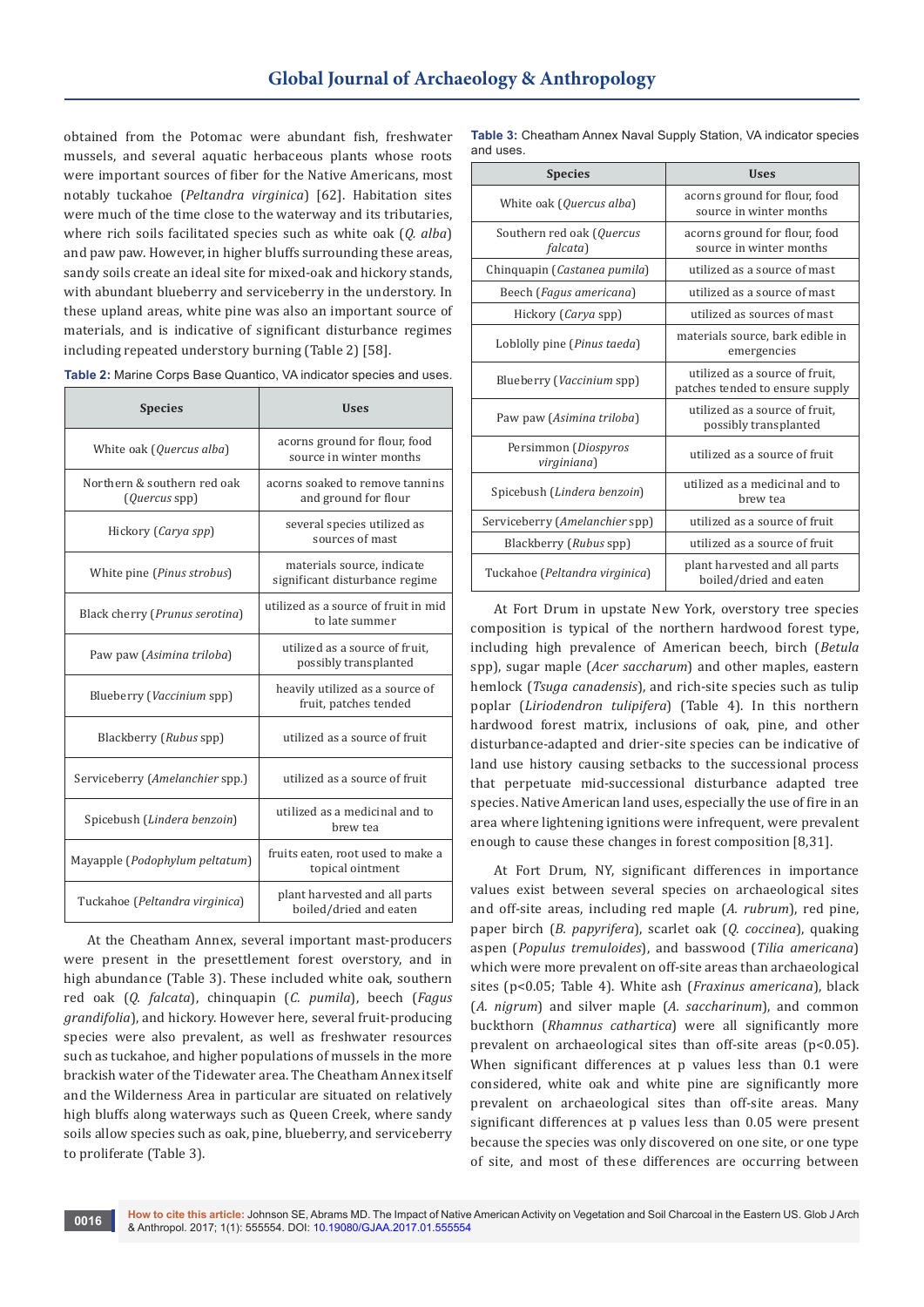species that are not considered cultural indicators, or important in the ethnobotanical record. It is important to note the higher prevalence of white oak and white pine on archaeological sites, versus the higher prevalence of species such as red maple and paper birch on off-site areas. Another important result from this analysis are much lower tree densities (stems/ha, Table 4) occurring on archaeological sites (2024) versus off-site areas (2471). This indicates that continued use of these areas by Native Americans (and possibly subsequently by early European settlers) may have kept them more open to the present day.

**Table 4:** Compiled overstory data for archaeological sites ("Arch.") and off-site areas ("Off-Site") at Fort Drum, NY. First columns under each heading indicate raw data, second columns indicate relative data. Significant differences between importance values on archaeological sites versus off-site areas at an alpha level of 0.05 (p < 0.05) are indicated by (\*\*) next to the species name, while significant differences at an alpha level of 0.1 ( $p$ <0.1) are indicated by a  $(*)$ .

|                          | Density (stems/ha) & Rel.<br><b>Density</b> |                          |                          | Dominance $(m^2/ha)$ & Rel.<br><b>Dominance</b> |                          |                | Frequency (# of plots) &<br><b>Rel. Frequency</b> |                          |                |                | <b>Importance Value &amp; RIV</b> |                          |                |                |                |                          |
|--------------------------|---------------------------------------------|--------------------------|--------------------------|-------------------------------------------------|--------------------------|----------------|---------------------------------------------------|--------------------------|----------------|----------------|-----------------------------------|--------------------------|----------------|----------------|----------------|--------------------------|
| <b>Species</b>           | Arch.                                       |                          |                          | Off-Site                                        |                          | Arch.          |                                                   | Off-Site                 |                | Arch.          |                                   | Off-Site                 |                | Arch.          |                | Off-Site                 |
| Sugar maple              | 401.8                                       | 19.9                     | 464.8                    | 18.8                                            | 26.6                     | 23.8           | 22.8                                              | 22.4                     | 17             | 17             | 11                                | 14.5                     | 60.6           | 20.2           | 55.7           | 18.6                     |
| Northern red oak         | 371.4                                       | 18.4                     | 464.8                    | 18.8                                            | 20.7                     | 18.5           | 21.6                                              | 21.3                     | 15             | 15             | 11                                | 14.5                     | 51.9           | 17.3           | 54.6           | 18.2                     |
| White oak*               | 288                                         | 14.2                     | 269.1                    | 10.9                                            | 12.1                     | 10.8           | 6.8                                               | 6.7                      | 15             | 15             | $\overline{7}$                    | 9.2                      | 40             | 13.3           | 26.8           | 8.9                      |
| <b>Black cherry</b>      | 197.1                                       | 9.7                      | 146.8                    | 5.9                                             | 10.9                     | 9.8            | 8.4                                               | 8.3                      | $\overline{7}$ | $\overline{7}$ | 5                                 | 6.6                      | 26.5           | 8.8            | 20.8           | 6.9                      |
| White pine*              | 181.9                                       | 9                        | 146.8                    | 5.9                                             | 17.9                     | 16             | 4.1                                               | $\overline{4}$           | 12             | 12             | $\overline{7}$                    | 9.2                      | 37             | 12.3           | 19.2           | 6.4                      |
| <b>Eastern hemlock</b>   | 121.3                                       | 6                        | 134.5                    | 5.4                                             | 6.1                      | 5.5            | 6.4                                               | 6.3                      | $\overline{4}$ | $\overline{4}$ | 3                                 | 3.9                      | 15.5           | 5.2            | 15.7           | 5.2                      |
| Red maple**              | 106.1                                       | 5.2                      | 354.7                    | 14.4                                            | 4.8                      | 4.3            | 8                                                 | 7.9                      | 6              | 6              | 9                                 | 11.8                     | 15.5           | 5.2            | 34.1           | 11.4                     |
| Eastern<br>hophornbeam   | 75.8                                        | 3.7                      | 85.6                     | 3.5                                             | 0.7                      | 0.6            | 1.2                                               | 1.1                      | $\overline{4}$ | $\overline{4}$ | $\overline{4}$                    | 5.3                      | 8.4            | 2.8            | 9.9            | 3.3                      |
| American beech           | 53.1                                        | 2.6                      | 24.5                     | $\mathbf{1}$                                    | 1.2                      | 1.1            | 1.4                                               | 1.4                      | 3              | 3              | $\overline{2}$                    | 2.6                      | 6.7            | 2.2            | 5              | 1.7                      |
| <b>Mockernut hickory</b> | 45.5                                        | 2.2                      | 48.9                     | $\overline{2}$                                  | 1.8                      | 1.6            | 3.3                                               | 3.3                      | 3              | 3              | $\overline{2}$                    | 2.6                      | 6.9            | 2.3            | 7.9            | 2.6                      |
| White ash**              | 37.9                                        | 1.9                      | $\overline{a}$           | $\overline{\phantom{a}}$                        | 1.7                      | 1.6            | $\overline{\phantom{a}}$                          | $\overline{\phantom{a}}$ | $\overline{4}$ | $\overline{4}$ | $\overline{a}$                    | $\overline{\phantom{a}}$ | 7.4            | 2.5            | $\overline{a}$ | $\overline{a}$           |
| Red pine**               | 30.3                                        | 1.5                      | 122.3                    | 5                                               | 1.6                      | 1.4            | 8                                                 | 7.9                      | 2              | 2              | 5                                 | 6.6                      | 4.9            | 1.6            | 19.4           | 6.5                      |
| <b>Black maple**</b>     | 30.3                                        | 1.5                      | $\overline{\phantom{a}}$ | $\overline{a}$                                  | 1.9                      | 1.7            | $\overline{\phantom{a}}$                          | $\overline{a}$           | $\overline{2}$ | $\overline{2}$ |                                   | $\overline{a}$           | 5.2            | 1.7            | $\overline{a}$ |                          |
| Silver maple**           | 30.3                                        | 1.5                      | $\overline{\phantom{a}}$ | $\overline{a}$                                  | 2.7                      | 2.4            | $\overline{a}$                                    | $\overline{a}$           | $\mathbf{1}$   | $\mathbf{1}$   | $\overline{a}$                    | $\overline{a}$           | 4.9            | 1.6            | $\overline{a}$ | $\overline{a}$           |
| Serviceberry             | 22.7                                        | 1.1                      | 48.9                     | $\overline{2}$                                  | 0.2                      | 0.2            | 0.3                                               | 0.3                      | $\mathbf{1}$   | $\mathbf{1}$   | 3                                 | 3.9                      | 2.3            | 0.8            | 6.2            | 2.1                      |
| Green ash                | 7.6                                         | 0.4                      | $\overline{a}$           | $\overline{a}$                                  | 0.1                      | 0.1            | $\overline{\phantom{a}}$                          | $\overline{a}$           | $\mathbf{1}$   | $\mathbf{1}$   | $\overline{a}$                    | $\overline{\phantom{a}}$ | 1.5            | 0.5            |                |                          |
| Paper birch**            | 7.6                                         | 0.4                      | 36.7                     | 1.5                                             | 0.6                      | 0.6            | 2.9                                               | 2.9                      | $\mathbf{1}$   | $\mathbf{1}$   | $\overline{2}$                    | 2.6                      | 1.9            | 0.6            | $\overline{7}$ | 2.3                      |
| <b>Black walnut</b>      | 7.6                                         | 0.4                      | 12.2                     | 0.5                                             | 0.1                      | 0.1            | 0.1                                               | 0.1                      | $\mathbf{1}$   | $\mathbf{1}$   | $\mathbf{1}$                      | 1.3                      | 1.4            | 0.5            | 1.9            | 0.6                      |
| Common<br>buckthorn      | 7.6                                         | 0.4                      | $\overline{a}$           | $\overline{\phantom{a}}$                        | 0.1                      | $\mathbf{0}$   | $\overline{\phantom{a}}$                          | $\overline{\phantom{a}}$ | $\mathbf{1}$   | $\mathbf{1}$   | $\overline{a}$                    | $\overline{\phantom{a}}$ | 1.4            | 0.5            | $\overline{a}$ | $\overline{\phantom{a}}$ |
| Scarlet oak**            | $\overline{a}$                              | $\overline{\phantom{a}}$ | 61.2                     | 2.5                                             | $\overline{\phantom{a}}$ | $\overline{a}$ | 4.3                                               | 4.2                      | $\overline{a}$ | $\overline{a}$ | $\overline{2}$                    | 2.6                      | $\overline{a}$ | $\overline{a}$ | 9.3            | 3.1                      |
| Quaking aspen**          | $\overline{a}$                              | $\overline{a}$           | 24.5                     | $\mathbf{1}$                                    |                          |                | 1.7                                               | 1.7                      | $\overline{a}$ | $\overline{a}$ | $\mathbf{1}$                      | 1.3                      | $\overline{a}$ | $\overline{a}$ | $\overline{4}$ | 1.3                      |
| Basswood**               | $\overline{a}$                              | $\overline{a}$           | 24.5                     | $\mathbf{1}$                                    | $\overline{a}$           | $\overline{a}$ | 0.4                                               | 0.3                      | $\overline{a}$ | $\overline{a}$ | $\mathbf{1}$                      | 1.3                      | $\overline{a}$ | $\overline{a}$ | 2.7            | 0.9                      |
| <b>TOTAL</b>             | 2024                                        | 100                      | 2471                     | 100                                             | 112                      | 100            | 102                                               | 100                      | 100            | 100            | 76                                | 100                      | 300            | 100            | 300            | 100                      |

At Marine Corps Base Quantico in Virginia, the dominant forest type is mixed hardwood, with high prevalence of oak-pine forests on sandy bluffs, and the addition of American beech, sweetgum (*Liquidambar styraciflua*), and tulip poplar in mesic areas and along waterways (Table 5). White oak, chestnut oak (*Q. montana*), blackjack oak (*Q. marilandica*), and bitternut hickory (*C. cordiformis*) had significantly higher importance values on archaeological sites than off-site areas (alpha level of 0.05). Black walnut and flowering dogwood (*Cornus florida*) were

significantly more prevalent on archaeological sites at an alpha level of 0.1. Slippery elm (*Ulmus rubra*) was more prevalent on off-site areas (alpha level=0.05), and tulip poplar was just over the significance level (p-value=0.066) with higher importance on off-site areas. The most notable differences between archaeological sites and off-site areas are in the amount of white oak on archaeological sites, and the amount of tulip poplar and red maple on off-site areas (although red maple presence is more variable among sites, precluding a statistically significant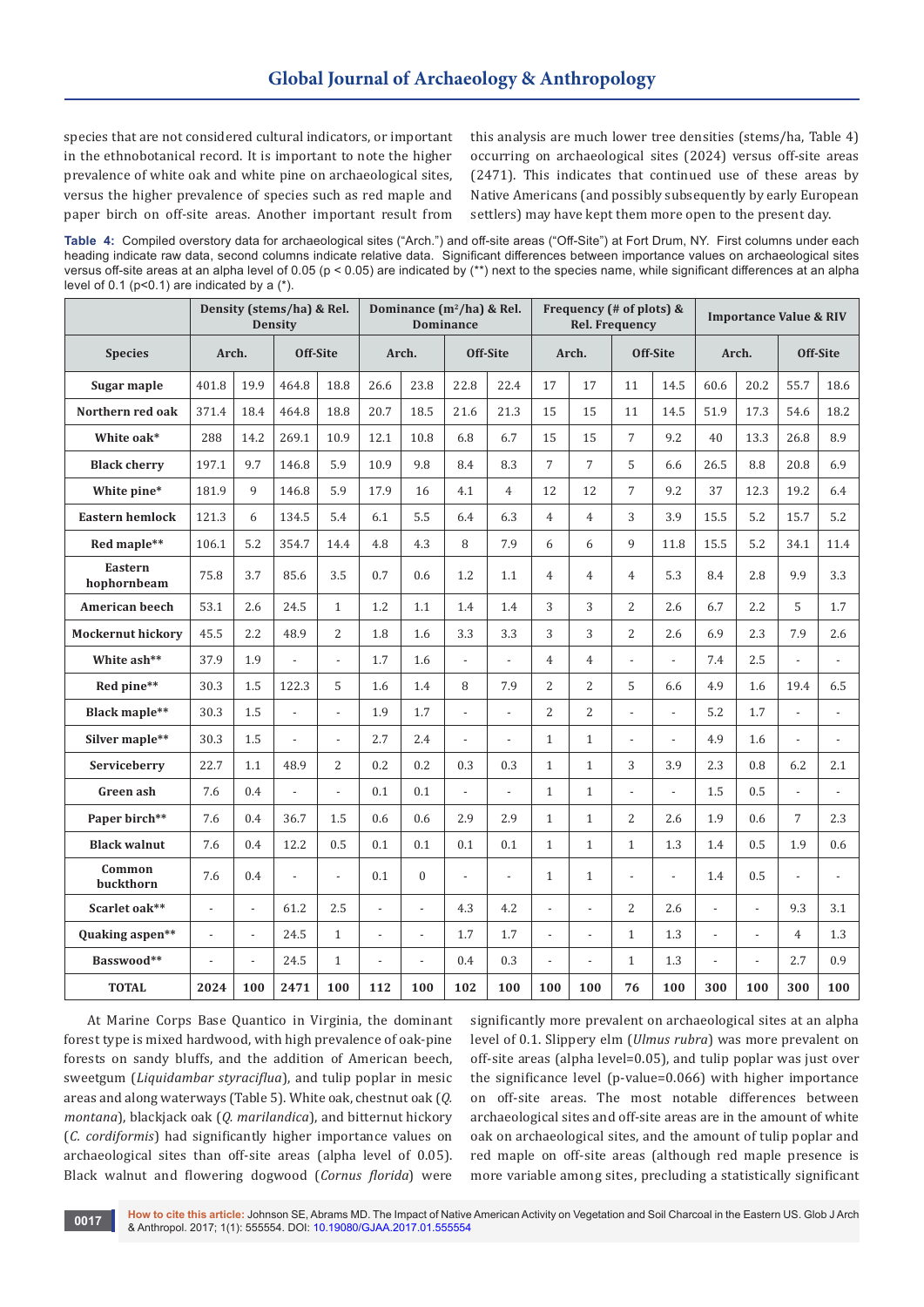comparison).

Most of the species that were more prevalently found on archaeological sites are important sources of food for Late Woodland and Mississippian Time Period Native Americans of this area (more important during the Late Woodland when hunting and gathering activities were the main source of sustenance), and were also perpetuated through disturbances such as fire and clearing [3,12,25,26]. These species include oaks, hickories, and walnut. This is very notable, and indicates that these species are excellent candidates for indicator vegetation to allow Cultural Resources Managers to more effectively locate archaeological sites in this area. This represents correlation, not causation, but is a very strong trend. Again here as at Fort Drum, archaeological sites show decreased tree densities (1682 stems/ ha, Table 5) when compared with associated off-site areas (1857 stems/ha), leading to the conclusion that archaeological sites may have remained more open throughout the time since European Contact.

**Table 5:** Compiled overstory data for archaeological sites ("Arch.") and off-site areas ("Off-Site") at MCB Quantico, VA. First columns under each heading indicate raw data, second columns indicate relative data. Significant differences between importance values on archaeological sites versus off-site areas at an alpha level of 0.05 (p<0.05) are indicated by (\*\*) next to the species name, while significant differences at an alpha level of 0.1 ( $p$ <0.1) are indicated by a  $(*)$ .

|                          | Density (stems/ha) & Rel.<br><b>Density</b> |                          | Dominance $(m^2/ha)$ & Rel.<br><b>Dominance</b> |                          |                |                          | Frequency (# of plots)<br>& Rel. Frequency |                |                |                          | <b>Importance Value &amp; RIV</b> |                |                          |                |                          |                |
|--------------------------|---------------------------------------------|--------------------------|-------------------------------------------------|--------------------------|----------------|--------------------------|--------------------------------------------|----------------|----------------|--------------------------|-----------------------------------|----------------|--------------------------|----------------|--------------------------|----------------|
| <b>Species</b>           | Arch.                                       |                          |                                                 | Off-Site                 |                | Arch.                    | Off-Site                                   |                | Arch.          |                          | Off-Site                          |                | Arch.                    |                | Off-Site                 |                |
| White oak**              | 451.7                                       | 26.9                     | 174.9                                           | 9.4                      | 81.1           | 42.5                     | 18.6                                       | 10.6           | 24             | 21.2                     | 8                                 | 10.3           | 90.6                     | 30.2           | 30.2                     | 10.1           |
| Sweetgum                 | 163.4                                       | 9.7                      | 201.8                                           | 10.9                     | 15.4           | 8.1                      | 26.2                                       | 14.8           | 12             | 10.6                     | 8                                 | 10.3           | 28.4                     | 9.5            | 36                       | 12             |
| <b>American beech</b>    | 144.2                                       | 8.6                      | 215.3                                           | 11.6                     | 3.4            | 1.8                      | 11.4                                       | 6.5            | 9              | 8                        | 6                                 | 7.7            | 18.3                     | 6.1            | 25.8                     | 8.6            |
| American<br>hornbeam     | 144.2                                       | 8.6                      | 40.4                                            | 2.2                      | $\mathbf{1}$   | 0.5                      | $\mathbf{1}$                               | 0.6            | $\overline{7}$ | 6.2                      | 3                                 | 3.8            | 15.3                     | 5.1            | 6.6                      | 2.2            |
| <b>Mockernut hickory</b> | 124.9                                       | 7.4                      | 134.5                                           | 7.2                      | 8.3            | 4.3                      | 7.5                                        | 4.3            | 10             | 8.8                      | $\overline{4}$                    | 5.1            | 20.6                     | 6.9            | 16.6                     | 5.5            |
| Chestnut oak**           | 105.7                                       | 6.3                      | 13.5                                            | 0.7                      | 14.3           | 7.5                      | 0.3                                        | 0.2            | 3              | 2.7                      | $\mathbf{1}$                      | 1.3            | 16.5                     | 5.5            | 2.2                      | 0.7            |
| Northern red oak         | 105.7                                       | 6.3                      | 134.5                                           | 7.2                      | 31.4           | 16.5                     | 13.6                                       | 7.7            | 10             | 8.8                      | 8                                 | 10.3           | 31.6                     | 10.5           | 25.2                     | 8.4            |
| Tulip poplar*            | 76.9                                        | 4.6                      | 349.8                                           | 18.8                     | 16.7           | 8.7                      | 71.3                                       | 40.4           | 5              | 4.4                      | 13                                | 16.7           | 17.7                     | 5.9            | 75.9                     | 25.3           |
| <b>Red maple</b>         | 76.9                                        | 4.6                      | 349.8                                           | 18.8                     | 1.1            | 0.6                      | 7.7                                        | 4.4            | 8              | 7.1                      | 12                                | 15.4           | 12.2                     | 4.1            | 38.6                     | 12.9           |
| <b>Blackgum</b>          | 48.1                                        | 2.9                      | 121.1                                           | 6.5                      | 0.8            | 0.4                      | 2.7                                        | 1.6            | 5              | 4.4                      | 6                                 | 7.7            | 7.7                      | 2.6            | 15.8                     | 5.3            |
| Virginia pine            | 48.1                                        | 2.9                      | 26.9                                            | 1.4                      | 3.2            | 1.7                      | 3.3                                        | 1.9            | $\overline{2}$ | 1.8                      | 2                                 | 2.6            | 6.3                      | 2.1            | 5.9                      | 2              |
| <b>Black oak</b>         | 38.4                                        | 2.3                      | 26.9                                            | 1.4                      | 6.4            | 3.4                      | 6.7                                        | 3.8            | $\overline{4}$ | 3.5                      | 2                                 | 2.6            | 9.2                      | 3.1            | 7.8                      | 2.6            |
| Flowering<br>dogwood*    | 38.4                                        | 2.3                      |                                                 | $\overline{a}$           | 0.4            | 0.2                      | $\overline{a}$                             | $\overline{a}$ | 3              | 2.7                      | $\blacksquare$                    | $\overline{a}$ | 5.1                      | 1.7            | $\overline{a}$           |                |
| <b>American holly</b>    | 28.8                                        | 1.7                      | 13.5                                            | 0.7                      | 0.5            | 0.2                      | 0.1                                        | 0.1            | 3              | 2.7                      | $\mathbf{1}$                      | 1.3            | 4.6                      | 1.5            | 2.1                      | 0.7            |
| <b>Pignut hickory</b>    | 28.8                                        | 1.7                      | 13.5                                            | 0.7                      | 1.9            | $\mathbf{1}$             | 0.1                                        | 0.1            | 3              | 2.7                      | $\mathbf{1}$                      | 1.3            | 5.4                      | 1.8            | 2.1                      | 0.7            |
| Blackjack oak**          | 19.2                                        | 1.1                      | $\overline{a}$                                  | $\overline{\phantom{m}}$ | 1.8            | 0.9                      | $\overline{a}$                             | $\overline{a}$ | $\mathbf{1}$   | 0.9                      | $\overline{\phantom{a}}$          | $\overline{a}$ | 3                        | $\mathbf{1}$   | $\overline{a}$           |                |
| Black walnut*            | 9.6                                         | 0.6                      | $\overline{a}$                                  | $\overline{a}$           | 0.2            | 0.1                      | $\overline{a}$                             |                | $\mathbf{1}$   | 0.9                      | $\mathbb{Z}^2$                    | $\overline{a}$ | 1.6                      | 0.5            | $\overline{a}$           | $\overline{a}$ |
| Southern red oak         | 9.6                                         | 0.6                      | 13.5                                            | 0.7                      | 0.9            | 0.5                      | 5                                          | 2.9            | $\mathbf{1}$   | 0.9                      | $\mathbf{1}$                      | 1.3            | 1.9                      | 0.6            | 4.9                      | 1.6            |
| Bitternut hickory**      | 9.6                                         | 0.6                      | $\overline{a}$                                  | $\overline{\phantom{a}}$ | 1.9            | $\mathbf{1}$             | $\overline{a}$                             | $\overline{a}$ | $\mathbf{1}$   | 0.9                      | $\overline{\phantom{a}}$          | $\overline{a}$ | 2.5                      | 0.8            | $\overline{\phantom{a}}$ |                |
| Ash species*             | 9.6                                         | 0.6                      |                                                 | $\overline{a}$           | 0.3            | 0.2                      |                                            |                | $\mathbf{1}$   | 0.9                      | $\overline{a}$                    | $\overline{a}$ | 1.6                      | 0.5            |                          |                |
| Slippery elm**           | $\frac{1}{2}$                               | $\overline{\phantom{a}}$ | 13.5                                            | 0.7                      | $\overline{a}$ | $\overline{\phantom{a}}$ | 0.6                                        | 0.3            | $\overline{a}$ | $\overline{\phantom{0}}$ | $\mathbf{1}$                      | 1.3            | $\overline{a}$           | $\overline{a}$ | 2.3                      | 0.8            |
| Eastern redcedar         | $\overline{\phantom{0}}$                    | $\blacksquare$           | 13.5                                            | 0.7                      | $\overline{a}$ | ÷.                       | 0.1                                        | $\overline{0}$ | L.             | $\overline{\phantom{0}}$ | $\mathbf{1}$                      | 1.3            | $\overline{\phantom{a}}$ | $\overline{a}$ | $\overline{2}$           | 0.7            |
| <b>TOTAL</b>             | 1682                                        | 100                      | 1857                                            | 100                      | 191            | 100                      | 176                                        | 100            | 113            | 100                      | 78                                | 100            | 300                      | 100            | 300                      | 100            |

Forest overstory composition in York County, Virginia, the location of the Cheatham Annex Naval Supply Station, is similar to that of MCB Quantico. The mixed hardwood forest type dominates, with shifts in prevalence of certain species depending on soil moisture conditions. Tulip poplar and sweetgum, and cherry to a certain extent, dominated in more mesic conditions, while oak, hickory, and loblolly pine (*P. taeda*) dominated in the majority of the Wilderness Area along sandy bluffs above Queen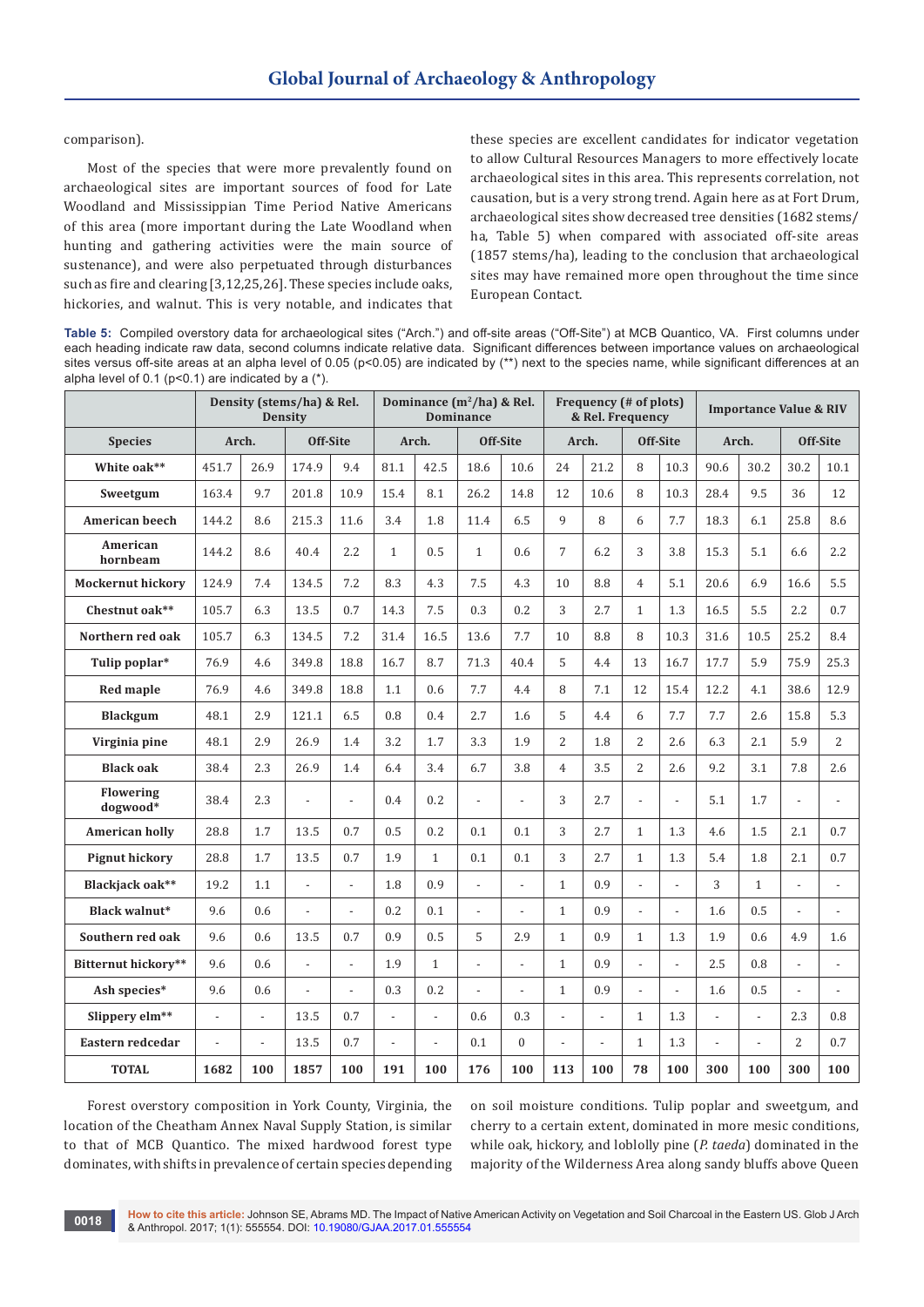Creek. The majority of archaeological sites were located in the Wilderness Area, and contained a higher importance of xericadapted species that were important in the Native American diet.

At the Cheatham Annex, VA, tulip poplar, northern red oak (*Q. rubra*), and loblolly pine were well represented in cultural sites discovered both through traditional methods and shell midden evidence (Table 6). Significant differences exist in importance of sweetgum, eastern red cedar (*Juniperus virginiana*), and black walnut (alpha level of 0.05; Table 6). White oak and hickory species were exclusively found on sites discovered with shell midden evidence (oaks significantly different at alpha level of 0.05, hickory at alpha level of 0.1). This suggests that the southern shore of Queen Creek was an important area for Late Woodland Native American activity, and the primary driving force in Native American habitation was likely the presence of food resources in the Creek itself, as well as high prevalence of utilized plants throughout the area. In addition, food and resource gathering activities occurred further inland in the areas where the oak and hickory species thrived on the drier, sandier soils of the

river bluffs. The rather ubiquitous use by Native Americans of both riparian and upland sites in this area makes it difficult to elucidate differences in vegetation composition between cultural and non-cultural sites. The various ways in which this landscape was used may have perpetuated cultural indicator species throughout the area, and indeed many important mast and fruit producing species are located close along the shore of Queen Creek, including white oak, Allegheny chinquapin, and persimmon (*Diospyros virginiana*). This area does not show shell midden evidence, however it was most likely heavily traversed. Overstory tree densities are much higher on sites discovered with shell midden evidence (1521 stems/ha) than on sites discovered through traditional testing (1101 stems/ha, Table 6). I believe this is because traditional testing took place in an area planned for a boat launch, which was more low-lying and periodically flooded, and thus had more understory vegetation and less overstory trees than shell midden sites. The differences seen between these two types of archaeological sites provides further evidence for ubiquitous use of the area, regardless of vegetation characteristics.

**Table 6:** Compiled overstory data for archaeological sites ("Arch.") and sites identified through shell midden evidence ("Midden") at Cheatham Annex Naval Supply Station, VA. First columns under each heading indicate raw data, second columns indicate relative data. Significant differences between importance values on archaeological sites discovered through traditional testing versus those discovered with shell midden evidence at an alpha level of 0.05 ( $p < 0.05$ ) are indicated by (\*\*) next to the species name, while significant differences at an alpha level of 0.1  $(p < 0.1)$  are indicated by a  $(*)$ .

|                          |                          |                          | Density (stems/ha) & Rel.<br><b>Density</b> |                |                          | Dominance $(m^2/ha)$ & Rel.<br><b>Dominance</b> |                |                | Frequency (# of plots) &<br><b>Rel. Frequency</b> |                |                          |                | <b>Importance Value &amp; RIV</b> |                          |                |                |
|--------------------------|--------------------------|--------------------------|---------------------------------------------|----------------|--------------------------|-------------------------------------------------|----------------|----------------|---------------------------------------------------|----------------|--------------------------|----------------|-----------------------------------|--------------------------|----------------|----------------|
| <b>Species</b>           | Arch.                    |                          | <b>Midden</b>                               |                |                          | Arch.                                           | <b>Midden</b>  |                |                                                   | Arch.          |                          | <b>Midden</b>  | Arch.                             |                          |                | <b>Midden</b>  |
| Sweetgum**               | 269.1                    | 24.4                     |                                             | $\overline{a}$ | 13                       | 15.9                                            | $\overline{a}$ |                | $\overline{7}$                                    | 20.6           | $\overline{\phantom{a}}$ | $\overline{a}$ | 60.9                              | 20.3                     | $\overline{a}$ | $\overline{a}$ |
| Eastern redcedar**       | 171.2                    | 15.6                     | 46.8                                        | 3.1            | 7.6                      | 9.2                                             | 0.6            | 0.5            | 6                                                 | 17.6           | $\overline{c}$           | 4.1            | 42.4                              | 14.1                     | 7.6            | 2.5            |
| Tulip poplar             | 146.8                    | 13.3                     | 140.4                                       | 9.2            | 29.5                     | 36                                              | 23.8           | 17.1           | 5                                                 | 14.7           | $\overline{4}$           | 8.2            | 64                                | 21.3                     | 34.5           | 11.5           |
| Northern red oak         | 146.8                    | 13.3                     | 140.4                                       | 9.2            | 15.1                     | 18.5                                            | 13.1           | 9.4            | 3                                                 | 8.8            | 5                        | 10.2           | 40.6                              | 13.5                     | 28.8           | 9.6            |
| <b>Flowering dogwood</b> | 73.4                     | 6.7                      | 117                                         | 7.7            | $\mathbf{1}$             | 1.2                                             | 0.9            | 0.6            | 3                                                 | 8.8            | 3                        | 6.1            | 16.7                              | 5.6                      | 14.5           | 4.8            |
| Black walnut**           | 73.4                     | 6.7                      |                                             | $\overline{a}$ | 10.6                     | 12.9                                            | $\overline{a}$ | $\overline{a}$ | 3                                                 | 8.8            | $\frac{1}{2}$            | $\overline{a}$ | 28.4                              | 9.5                      |                | $\overline{a}$ |
| Loblolly pine            | 73.4                     | 6.7                      | 70.2                                        | 4.6            | $\overline{c}$           | 2.5                                             | 10.8           | 7.8            | $\overline{2}$                                    | 5.9            | $\overline{2}$           | 4.1            | 15                                | 5                        | 16.5           | 5.5            |
| Black cherry*            | 48.9                     | 4.4                      |                                             | $\overline{a}$ | 0.4                      | 0.5                                             | $\overline{a}$ | $\overline{a}$ | $\mathbf{1}$                                      | 2.9            | $\overline{\phantom{a}}$ |                | 7.9                               | 2.6                      |                |                |
| Common<br>hackberry**    | 24.5                     | 2.2                      |                                             | $\overline{a}$ | 1.8                      | 2.2                                             | $\overline{a}$ | $\overline{a}$ | $\mathbf{1}$                                      | 2.9            | $\overline{a}$           |                | 7.3                               | 2.4                      |                | $\overline{a}$ |
| <b>Black locust</b>      | 24.5                     | 2.2                      | $\overline{a}$                              | $\overline{a}$ | 0.1                      | 0.2                                             | $\overline{a}$ | $\overline{a}$ | $\mathbf{1}$                                      | 2.9            | $\overline{\phantom{a}}$ | $\overline{a}$ | 5.3                               | 1.8                      | $\overline{a}$ | $\overline{a}$ |
| American beech**         | 24.5                     | 2.2                      | 117                                         | 7.7            | 0.6                      | 0.7                                             | 13.8           | 9.9            | $\mathbf{1}$                                      | 2.9            | 3                        | 6.1            | 5.9                               | $\overline{2}$           | 23.7           | 7.9            |
| Sassafras*               | 24.5                     | 2.2                      | $\overline{a}$                              | $\overline{a}$ | 0.2                      | 0.2                                             | $\overline{a}$ | $\overline{a}$ | $\mathbf{1}$                                      | 2.9            | $\frac{1}{2}$            | $\blacksquare$ | 5.4                               | 1.8                      | $\overline{a}$ | $\overline{a}$ |
| Swamp white oak**        | $\overline{a}$           | $\overline{a}$           | 163.8                                       | 10.8           | $\overline{a}$           | $\overline{a}$                                  | 16.7           | 12             |                                                   | $\overline{a}$ | 6                        | 12.2           |                                   | $\overline{a}$           | 35             | 11.7           |
| Pignut hickory*          | $\overline{\phantom{a}}$ | $\overline{a}$           | 70.2                                        | 4.6            | $\overline{a}$           | $\overline{a}$                                  | 0.6            | 0.5            | $\overline{a}$                                    | $\overline{a}$ | $\overline{2}$           | 4.1            |                                   | $\overline{a}$           | 9.2            | 3.1            |
| American holly*          | $\overline{a}$           | $\overline{a}$           | 234                                         | 15.4           | $\overline{\phantom{a}}$ | $\overline{a}$                                  | 2.2            | 1.6            |                                                   | $\overline{a}$ | 6                        | 12.2           | $\overline{a}$                    | $\overline{a}$           | 29.2           | 9.7            |
| Red maple**              | $\overline{a}$           | $\overline{a}$           | 163.8                                       | 10.8           | $\overline{a}$           | $\overline{a}$                                  | 15.5           | 11.1           | $\overline{a}$                                    | $\overline{a}$ | 6                        | 12.2           | $\overline{a}$                    | $\overline{a}$           | 34.1           | 11.4           |
| <b>Mockernut hickory</b> | $\overline{\phantom{a}}$ | $\overline{\phantom{a}}$ | 23.4                                        | 1.5            | $\overline{\phantom{a}}$ | $\overline{a}$                                  | 0.1            | 0.1            | $\overline{a}$                                    | $\overline{a}$ | $\mathbf{1}$             | $\overline{2}$ | $\overline{a}$                    | $\overline{\phantom{a}}$ | 3.7            | 1.2            |
| White oak**              |                          | $\overline{a}$           | 234                                         | 15.4           | $\overline{a}$           | $\overline{a}$                                  | 40.8           | 29.4           |                                                   | $\overline{a}$ | 9                        | 18.4           |                                   | $\overline{a}$           | 63.1           | 21             |
| <b>TOTAL</b>             | 1101                     | 100                      | 1521                                        | 100            |                          | 100                                             | 139            | 100            | 34                                                | 100            | 49                       | 100            | 300                               | 100                      | 300            | 100            |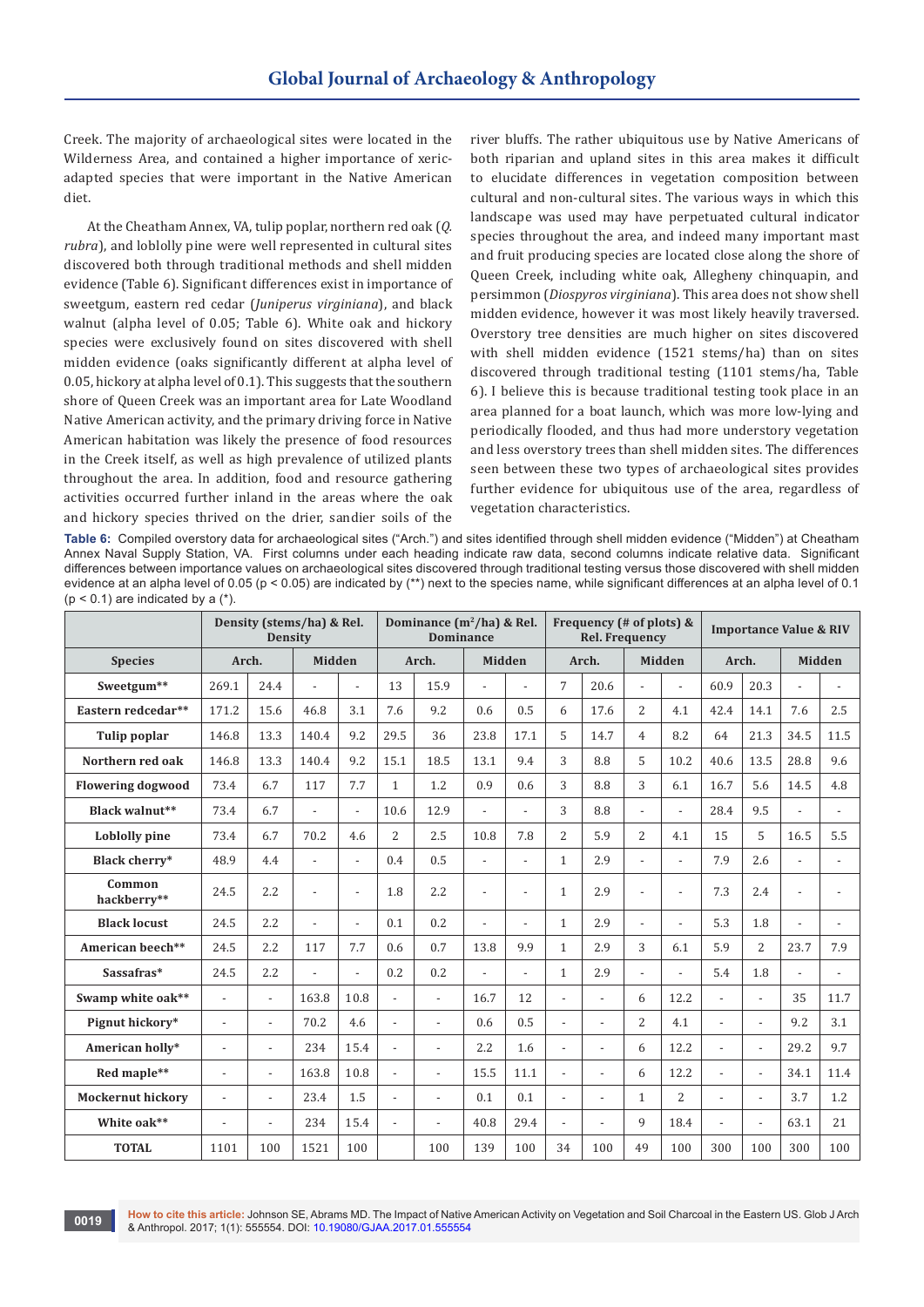**Table 7:** Soil charcoal results for archaeological and off-site areas on Fort Drum, NY. Samples were considered positive for soil charcoal if they contained coarse soil charcoal (>1mm in diameter), and sites were considered positive if at least 50% of samples contained coarse soil charcoal. A ' - ' indicates that no suitable off-site area was located for comparison with the cultural site, due to military activities and/or construction.

| <b>Site</b>               | Arch.          | Control      |
|---------------------------|----------------|--------------|
| Turtle Cairn Site         | 50             | 33           |
| <b>Boat Building Site</b> | 66             | 100          |
| Camp Drum 1               | 33             | $\mathbf{0}$ |
| Calendar Site             | 71             |              |
| FDP1021                   | $\mathbf{0}$   |              |
| FDP1090                   | 100            |              |
| FDP1242                   | 100            |              |
| FDP1244                   | 100            |              |
| FDP1161                   | 60             | 75           |
| FDP1267                   | 100            | 100          |
| FDP1268                   | 50             | $\mathbf{0}$ |
| FDP1266                   | $\overline{0}$ | $\mathbf{0}$ |
| FDP1210                   | $\mathbf{0}$   |              |
| FDP1272                   | 100            | 100          |
| ASOS Site                 | 50             | 33           |

Across all study sites, the presence of soil charcoal on and off cultural sites was somewhat variable (Tables 7-9). At Fort Drum, charcoal was present in a greater number of samples from cultural sites than from off-site areas (Table 7), however when soil samples from an archaeological site were positive for soil charcoal, samples from the off-site area tended to be positive as well. Most archaeological sites surveyed at Fort Drum had at least 50% of samples positive for soil charcoal (11 out of 15 cultural; Table 7). However, six of nine off-site areas on Fort Drum had at least 33% of samples positive for coarse soil charcoal. At MCB Quantico, six of nine archaeological sites had 50% or greater positive samples compared with at least 20% for the associated off-site area (Table 8). The presence of coarse soil charcoal in many off-site areas, albeit reduced relative to cultural sites, may suggest that Native American burning "spilled over" into the adjacent off-site areas used in this study. This analysis has potential to aid in delineation of a "sphere of influence" of any Native American village or significant habitation site.

**Table 8:** Soil charcoal results for archaeological and off-site areas on MCB Quantico, VA. Samples were considered positive for soil charcoal if they contained coarse soil charcoal (>1mm in diameter), and sites were considered positive if at least 50% of samples contained coarse soil charcoal. A ' - ' indicates that no suitable off-site area was located for comparison with the cultural site, due to military activities and/or construction.

| Site            | Arch.            | Control          |
|-----------------|------------------|------------------|
| $1-1$           | $100\,$          | $20\,$           |
| $1-2$           | 33               | $20\,$           |
| $1-3a$          | 100              | $20\,$           |
| $1-3\mathrm{b}$ | 100              | 33               |
| $1-4$           | 66               | $20\,$           |
| $1 - 5/1 - 6$   | 50               | $\boldsymbol{0}$ |
| $2 - 2$         | 50               | $\boldsymbol{0}$ |
| $4 - 2$         | $\boldsymbol{0}$ | $\boldsymbol{0}$ |
| 6B              | $\boldsymbol{0}$ | $\boldsymbol{0}$ |

**Table 9:** Soil charcoal results for archaeological sites discovered through traditional testing and through identification of shell midden evidence on Cheatham Annex, VA. Samples were considered positive for soil charcoal if they contained coarse soil charcoal (>1mm in diameter), and sites were considered positive if at least 50% of samples contained coarse soil charcoal. A ' - ' indicates that no suitable off-site area was located for comparison with the cultural site, due to military activities and/or construction.

|                     | <b>Site</b>    | Arch.        | Control |  |  |
|---------------------|----------------|--------------|---------|--|--|
|                     | Boat Launch    | $\mathbf{0}$ |         |  |  |
|                     | Cellar         | 33           |         |  |  |
| <b>Traditional</b>  | Site #3        | $\mathbf{0}$ |         |  |  |
|                     | $B-8$          | $\mathbf{0}$ |         |  |  |
|                     | $C-5$          | $\mathbf{0}$ |         |  |  |
|                     | $\mathbf{1}$   | 67           |         |  |  |
|                     | 2              | 100          |         |  |  |
|                     | 3              | 100          |         |  |  |
| <b>Shell Midden</b> | $\overline{4}$ | $\mathbf{0}$ |         |  |  |
|                     | 5              | 100          |         |  |  |
|                     | 6              | 100          |         |  |  |
|                     | 7              | 50           |         |  |  |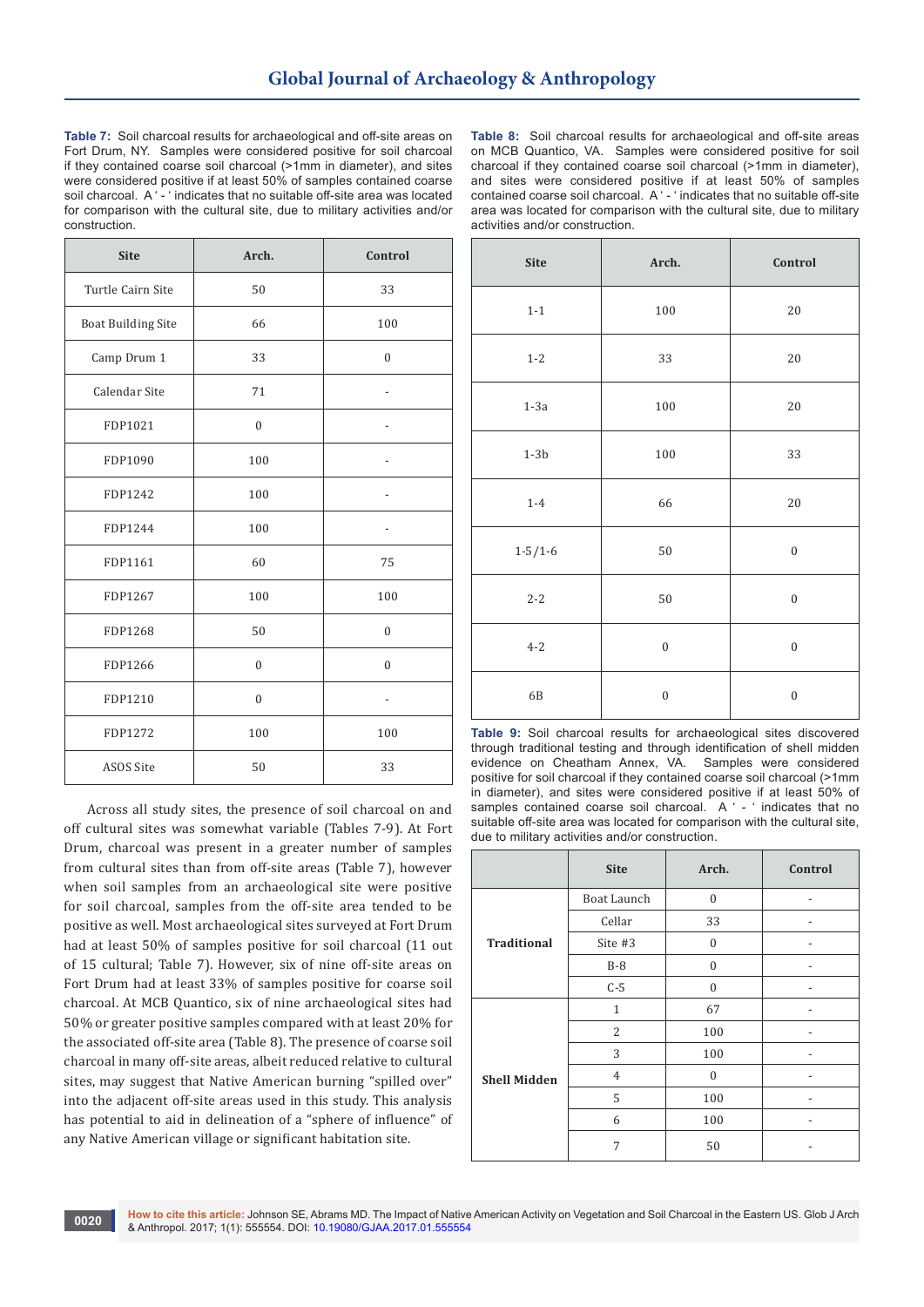Soil charcoal results at the Cheatham Annex, Virginia, were considered differently than those from Fort Drum and Quantico (Table 9). At Cheatham Annex 10 of the 12 study sites were located within the Wilderness Area, and all excavations tested positive for Late Woodland/Mississippian cultural activity. Therefore, all locations were either archaeological sites or midden sites. Over half of the sites sampled (7 of 12 cultural sites; Table 9) were positive for soil charcoal evidence, and all of these occurred within the Wilderness Area. These sites were

dominated by oaks, hickories, and loblolly pine, all fire-tolerant and disturbance-adapted species. This indicates that although archaeological evidence is present throughout, the presence of soil charcoal is high correlated with the presence of many important indicator species. In conjunction, vegetation and soil charcoal data may increase the ability of Cultural Resources Management personnel to discern differing land use patterns in areas of ubiquitous Native American activity.

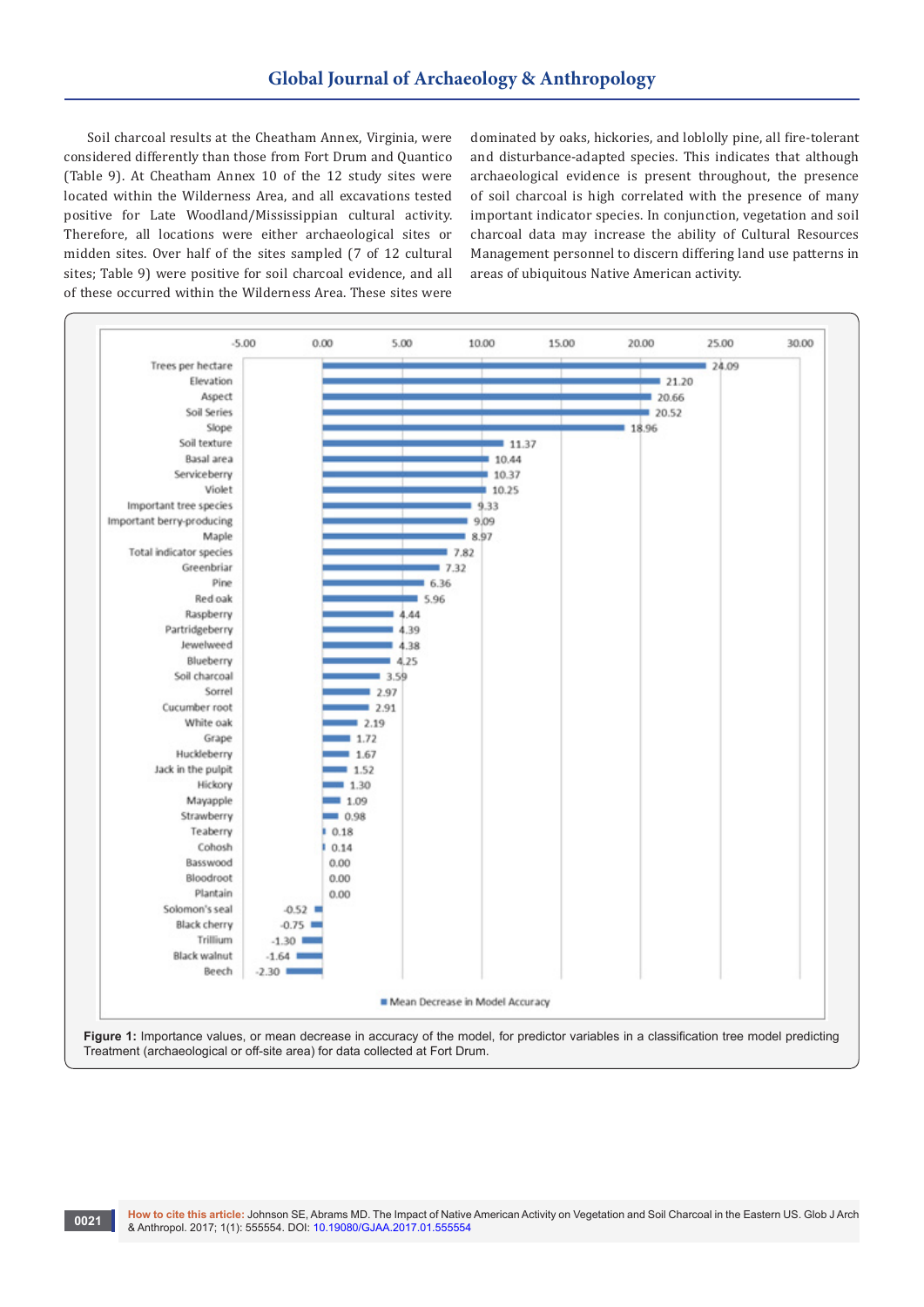

Classification tree models were run for the two study sites where archaeological versus off-site areas could be identified, Fort Drum, New York, and MCB Quantico, Virginia (Figures 1 & 2). The response variable for the classification models was treatment type (archaeological or off-site). Classification tree model results are reported here as importance values of predictor variables. Importance values are expressed as the percent increase in mean square error (MSE) of the model when the predictor variable in question is eliminated from the model (mean decrease in accuracy of the model). An importance value of 10% would therefore indicate that MSE of a model built without the predictor variable in question would have an MSE value 10% higher than MSE of a model built including that predictor variable. Variables can be considered informative

if their importance value is greater than the absolute value of the lowest negative-scoring predictor variable, because the importance values of irrelevant variables vary randomly around zero [63,64]. Classification tree model results from Fort Drum reveal that trees per hectare in each plot was the most significant of the predictors at an importance value of 24.1% (Figure 1). This supports the observation in the analysis of overstory composition of archaeological sites versus off-site areas that archaeological sites tend to be more open. Elevation, aspect, soil series, and slope follow closely behind with importance values ranging from 21.2% to 19.0%. Presence/absence of all vegetation species range in importance from 10.4% (serviceberry) to -2.3% (beech; negative importance values represent a decrease in model error when the variable is removed as a predictor, indicating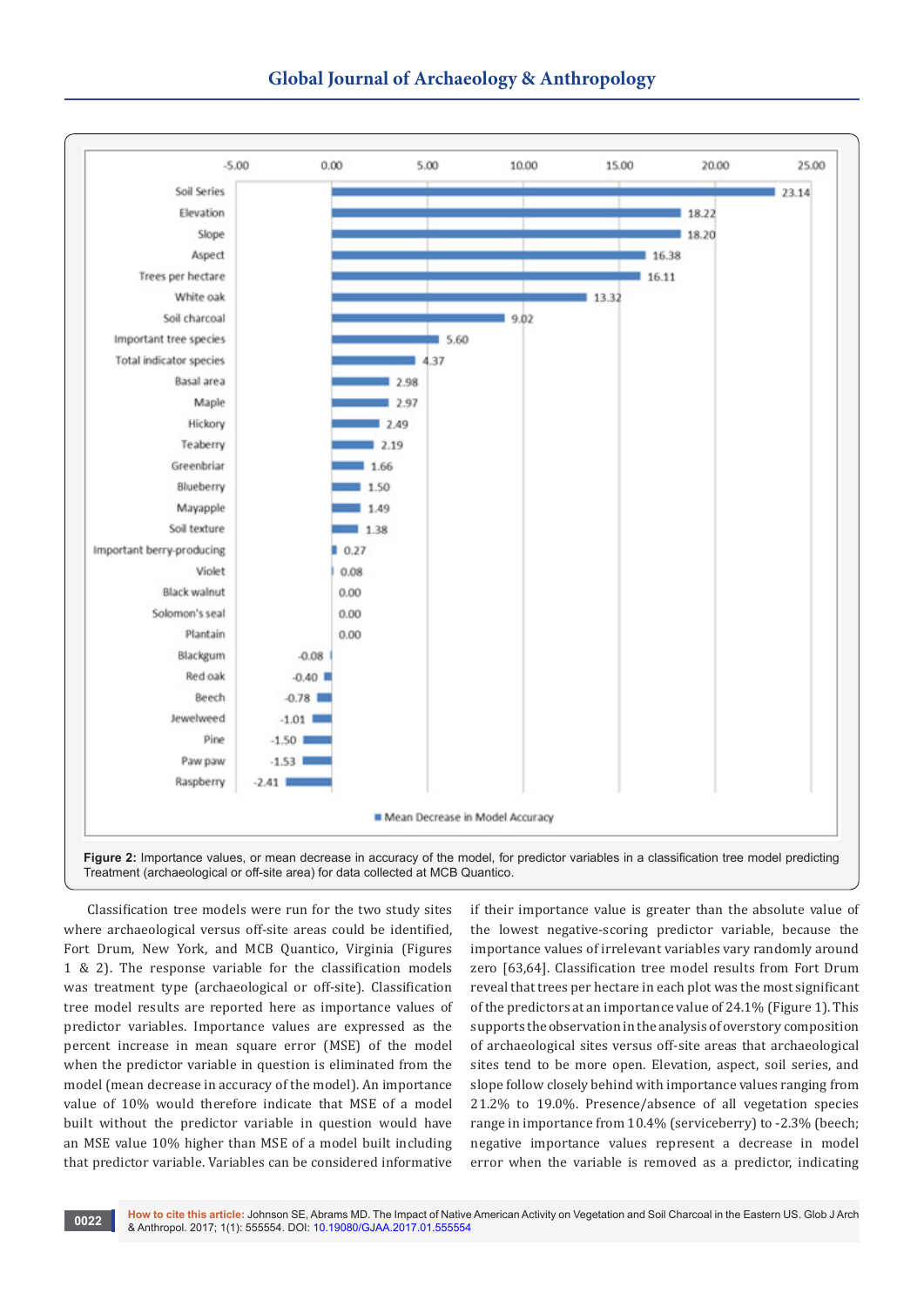an increase in accuracy of the model and no relationship with the response variable). Important tree and berry-producing species both had importance values of about 9%, total number of indicator species recorded was at 7.8%, and soil charcoal had an importance of 3.4%. Many predictor variables were relevant to the model, including Indian cucumber root presence, blueberry presence, and soil charcoal presence. The absence of maple was also revealed to be a relevant predictor for treatment type, with a higher incidence of overstory maple on off-site areas than archaeological sites.

Trees per hectare and landscape variables are indicated as having the highest importance in predicting treatment type (archaeological or off-site). This may indicate that using geotopographical characteristics in conjunction with vegetation would be the best predictor of the potential for cultural resources. Fort Drum Cultural Resources Management personnel have employed a GIS model with some success in predicting site locations (Ft Drum GIS personnel, Terrace Model) [65,66]. This model used a topographic index that predicted the location of what can be characterized as terrace or bench sites, areas of minimal slope occurring above the elevation of stream valleys. With the relative success of this model, factors that influence or are influenced by topography should be important. However the model used by Drum CRM was used to broadly identify areas of potential cultural resources of any time period, while this study is concerned with a particular group of Native Americans during a relatively constrained time period.

At Quantico, landscape-level geomorphological factors were again the most important factors predicting the response variable of treatment type. Importance values for plot-level trees per hectare, slope, aspect, elevation, and soil series ranged from 23.1% (soil series) to 16.1% (trees per hectare; Figure 2). Decreased tree densities on archaeological sites (Table 5) underpin the importance of stems per hectare in locating cultural landscapes. Importance values of the presence/absence of vegetation species ranged from 13.3 (white oak, a significant indicator species) to -2.4 (raspberry). Important indicator species occurrences and total indicator occurrences had relatively low importance values (0.3 to 5.6%), however total indicator species present and importance mast-producing tree species present did have importance values above 2.4%, indicating their relevance to prediction of treatment type (archaeological or off-site area). Soil charcoal was a somewhat better predictor of treatment, with an importance value of 9.0%. As at Fort Drum, geological and topographical variables were the most important, leading to similar hypotheses regarding the relationship between these predictor variables and archaeological resources across the broader landscape of MCB Quantico. However at MCB Quantico, white oak appears to show importance values fairly close to landscape position variables, which is a very significant finding for this research.

The presence of white oak had the highest importance among the vegetation presence/absence variables as a predictor of treatment type. This is consistent with observations by John Haynes, former Cultural Resources Manager for MCB Quantico, that archaeological sites often seem to be located in areas of high white oak importance in the overstory (personal communication). Indeed, cultural sites in certain areas of the base have high white oak importance (Table 5) which indicates that this trend is correlated with archaeological significance. White oak is a calciphile and thus is most often found in areas of specific soil chemistry, often characteristic of topographical positions such as valley, bench and cove sites [67]. Soil testing of sites containing higher incidence of white oak in the overstory indicated increased calcium and magnesium (parts per million), and slightly higher pH, and soil series was also a good predictor of treatment type (with an importance value of 23.1%). These lines of evidence suggest a correlative relationship between soil type, white oak presence, and archaeological resources.

Qualitative consideration of the presence or absence of certain indicator species was a very useful analysis, when trends in vegetation on archaeological sites or off-site areas were not fully or accurately characterized by traditional quantitative methods. An example is the distribution of chenopodium (or lambsquarters) at Fort Drum, a native grain and early cultigen in the Eastern Agricultural Complex [68,41]. At Fort Drum, chenopodium is found in open areas on archaeological sites and off-site areas on the sandy glacial outwash moraine, as well as areas to the east of the moraine. These areas were not captured in many vegetation plots because they often occur in more open sites and on the periphery of archaeological sites. However, this species was noted in reconnaissance surveys of six important archaeological sites, in vegetation surveys of two important sites, and in the surrounding areas of the open, oak savanna type vegetation on the sandy glacial moraine.

Another trend noted at Fort Drum was the characteristic of sparse understory vegetation on archaeological sites, especially those where artifacts such as post molds and hearths were discovered (these features indicate structures and thus semilong-term habitation). This was most notable at "Camp Drum 1", the site of a St. Lawrence Iroquoian village during the Late Woodland Time Period (Fort Drum Cultural Resources Management). Native American village sites would have been good defensible positions, within close proximity to fresh water, and on dry, well-drained, and level ground. These villages were inhabited for some period of time before resources in the surrounding area were likely depleted; then the village would be moved to another location [9]. These areas were inhabited by Native Americans in a rotation, and then by Europeans for their defensibility, proximity to freshwater, and other desirable settlement characteristics (e.g., cleared, fertile areas). The results of this study and others suggest that continuation of use, such as for agriculture or timbering, of these areas maintained them in a pre-European vegetation state [69,70]. Also noted were lower overstory tree densities on archaeological sites both at Fort Drum and Quantico, further supporting this conclusion.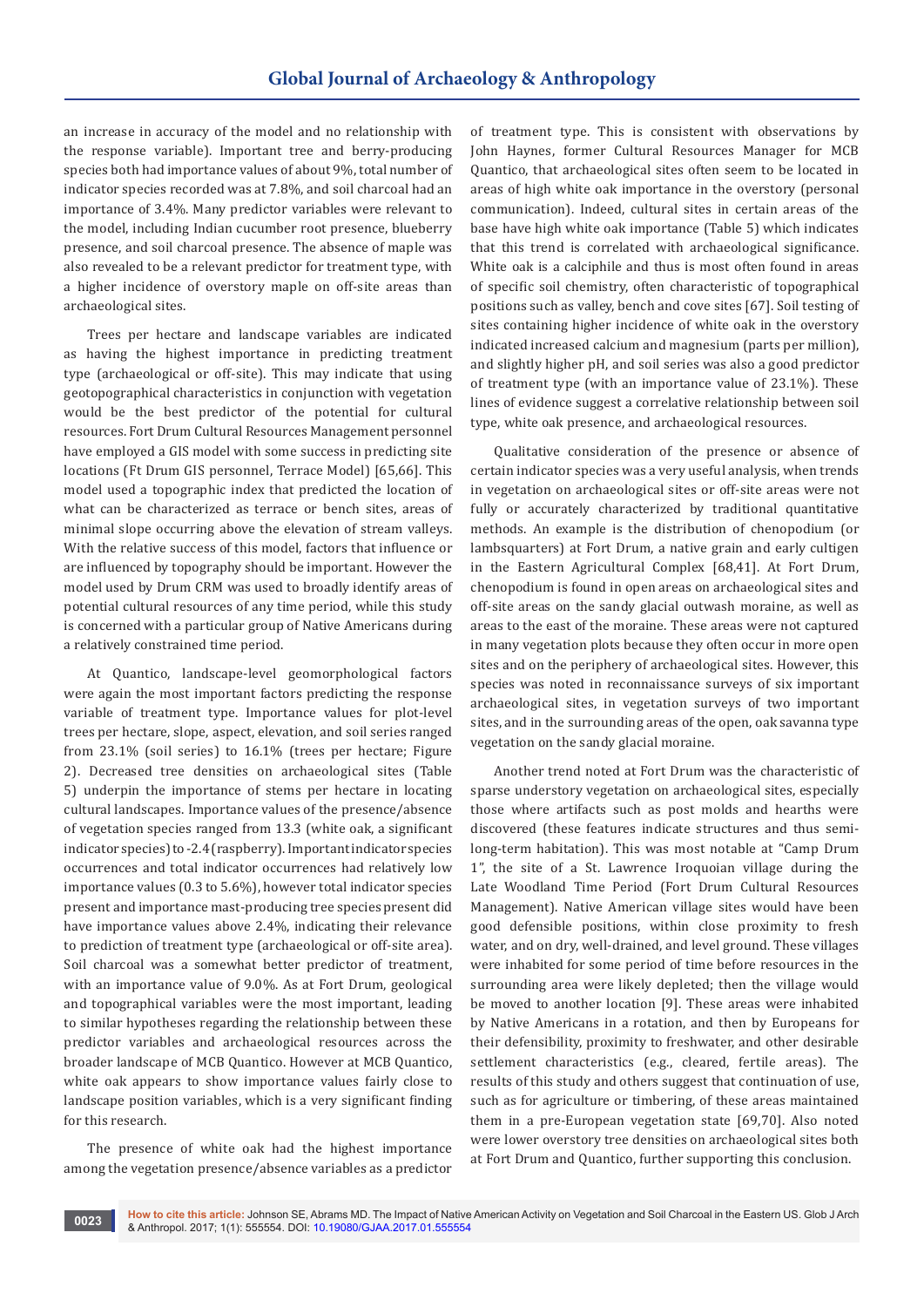At Fort Drum, archaeological sites are most prevalent in areas of sandy, well-drained soil, especially the sand plains of the glacial moraine. These characteristics make it attractive for habitation and resource-gathering, including abundant sources of food, well-drained soils, and relatively clear understory. Therefore, a specific species composition of several key species (oak, pine, blueberry, and serviceberry) is prevalent on many of the archaeological sites on Fort Drum. This composition is indicated as being important in both overstory comparison and classification tree modeling, and is correlated with soils and topography and well as archaeological resources. Similarly, at MCB Quantico many Late Woodland cultural sites are found with a higher incidence of white oak, and on soils of a particular type supporting vegetation associated with rich, mesic areas. Although the trend of white oak presence on archaeological sites is not supported by all sites located on Quantico, many of the important sites where actual relatively long-term habitation was expected to have occurred do uphold the pattern. Other archaeological sites on MCB Quantico tended to be found in areas of more xeric soils and composition, indicated by increased importance of species such as chestnut oak. These trends could provide information to cultural resources personnel on site distribution across a broad landscape, utilizing both geotopographical characteristics and indicator vegetation to elucidate settlement patterns versus seasonal use.

A potential factor influencing these results is the effect of broad landscape level practices such as understory burning, and the creation of a "sphere of influence" surrounding areas of high anthropological significance. One of the main factors of Native American land use, broadcast understory burning, has been shown to be a very important tool associated with human habitation [4,16,28]. If, as many researchers suggest, this was the driving factor in the compositional change of forests in the pre-European settlement landscape [6], it may be that the changes affected were broad and thus reduced site-level differences between archaeological sites and adjacent off-site areas.

### **Conclusion**

At Fort Drum, New York, and MCB Quantico, Virginia, higher incidence of certain indicator species and soil charcoal can be correlated with cultural sites. This trend could be typified by one species (such as white oak at MCB Quantico), or it can be a grouping of several species (such as the species association that dominates the sandy glacial moraine at Fort Drum). In areas of fairly ubiquitous usage of the landscape or a particular feature of the landscape, such as the riparian areas and bluffs above brackish waterways of the Cheatham Annex, Virginia, variation in the distribution of fire-dependent species and soil charcoal can aid in identifying what particular type of Native American usage the land may have experienced (e.g., habitation, gathering and processing of plant food resources, gathering of shellfish, etc). Decreased tree densities on archaeological sites at Fort Drum and MCB Quantico also indicate that in these landscapes, areas

of sparser overstory should be prioritized for archaeological testing.

Pinpointing a combination of geological, soil, topographical, and vegetation characteristics that are typical of Late Woodland and Mississippian Time Period Native American cultural sites could allow Cultural Resources Management programs on military lands to more efficiently identify landscapes where the probability of locating archaeological features is greater. Analysis of these features may also allow CRM personnel to more accurately characterize the types of land use or activities that occurred on these sites. Soil charcoal analysis could serve as a rapid method of determining fire history during the time period of interest. Surveys of vegetation could be integrated into testing strategies either before or after archaeological site discovery, to both locate and prioritize landscapes of particular interest, or further elucidate what kinds of activities may have been occurring following the discovery of a site. The presence of white oak in the area of MCB Quantico can be viewed as an indicator of past Native American land use and habitation, while pyrogenic communities such as oak-pine-blueberry at Fort Drum, are key communities that indicate high probability of the presence of significant cultural resources. Where these species exist in combination with other utilized species and decreased tree densities, the likelihood of discovery of cultural resources increases greatly.

### **Acknowledgement**

This research was funded by Department of Defense Legacy Resource Management Program grant 10-416 with Dr. Laurie Rush as a co-principal investigator and research facilitator.

#### **References**

- 1. [Denevan WM \(1992\) The Pristine Myth: The landscape of the Americas](http://onlinelibrary.wiley.com/doi/10.1111/j.1467-8306.1992.tb01965.x/abstract)  [in 1492. Annals of the Association of American Geographers 82\(3\):](http://onlinelibrary.wiley.com/doi/10.1111/j.1467-8306.1992.tb01965.x/abstract)  [369-385.](http://onlinelibrary.wiley.com/doi/10.1111/j.1467-8306.1992.tb01965.x/abstract)
- 2. [Anderson MK, Moratto MJ \(1996\) Native American land-use practices](http://digitalcommons.usu.edu/aspen_bib/1815/)  [and ecological impacts. Sierra Nevada Ecosystem Project Final Report](http://digitalcommons.usu.edu/aspen_bib/1815/)  [to Congress University of California Davis. Pages 2\(9\): 187-206.](http://digitalcommons.usu.edu/aspen_bib/1815/)
- 3. Day GM (1953) The Indian as an ecological factor in the northeastern forest. Ecology 34(2): 329- 346.
- 4. Pyne SJ (1983) Indian fires. Natural History 2: 6-11.
- 5. [Delcourt HR \(1987\) The impact of prehistoric agriculture and land](https://www.ncbi.nlm.nih.gov/pubmed/21227814)  [occupation on natural vegetation. Trends Ecol Evol 2\(2\): 39-44.](https://www.ncbi.nlm.nih.gov/pubmed/21227814)
- 6. [Abrams MD, Nowacki G J \(2008\) Native Americans as active and passive](http://journals.sagepub.com/doi/abs/10.1177/0959683608095581)  [promoters of mast and fruit trees in the eastern USA. The Holocene](http://journals.sagepub.com/doi/abs/10.1177/0959683608095581)  [18\(7\): 1123-1137.](http://journals.sagepub.com/doi/abs/10.1177/0959683608095581)
- 7. Russell EWB (1983) Indian-set fires in the forests of the northeastern United States. Ecology 64(1): 78-88.
- 8. [Black BA, Abrams MD \(2001\) Influences of Native Americans and](http://onlinelibrary.wiley.com/doi/10.1890/0012-9658(2001)082%5B2574:IONAAS%5D2.0.CO;2/full)  [surveyor biases on metes and bounds witness-tree distribution.](http://onlinelibrary.wiley.com/doi/10.1890/0012-9658(2001)082%5B2574:IONAAS%5D2.0.CO;2/full)  [Ecology 82\(9\): 2574-2586.](http://onlinelibrary.wiley.com/doi/10.1890/0012-9658(2001)082%5B2574:IONAAS%5D2.0.CO;2/full)
- 9. Trigger BG (1978) Handbook of North American Indians –Northeast Volume 15. Sturtevant WC editor. Smithsonian Institution Washington DC.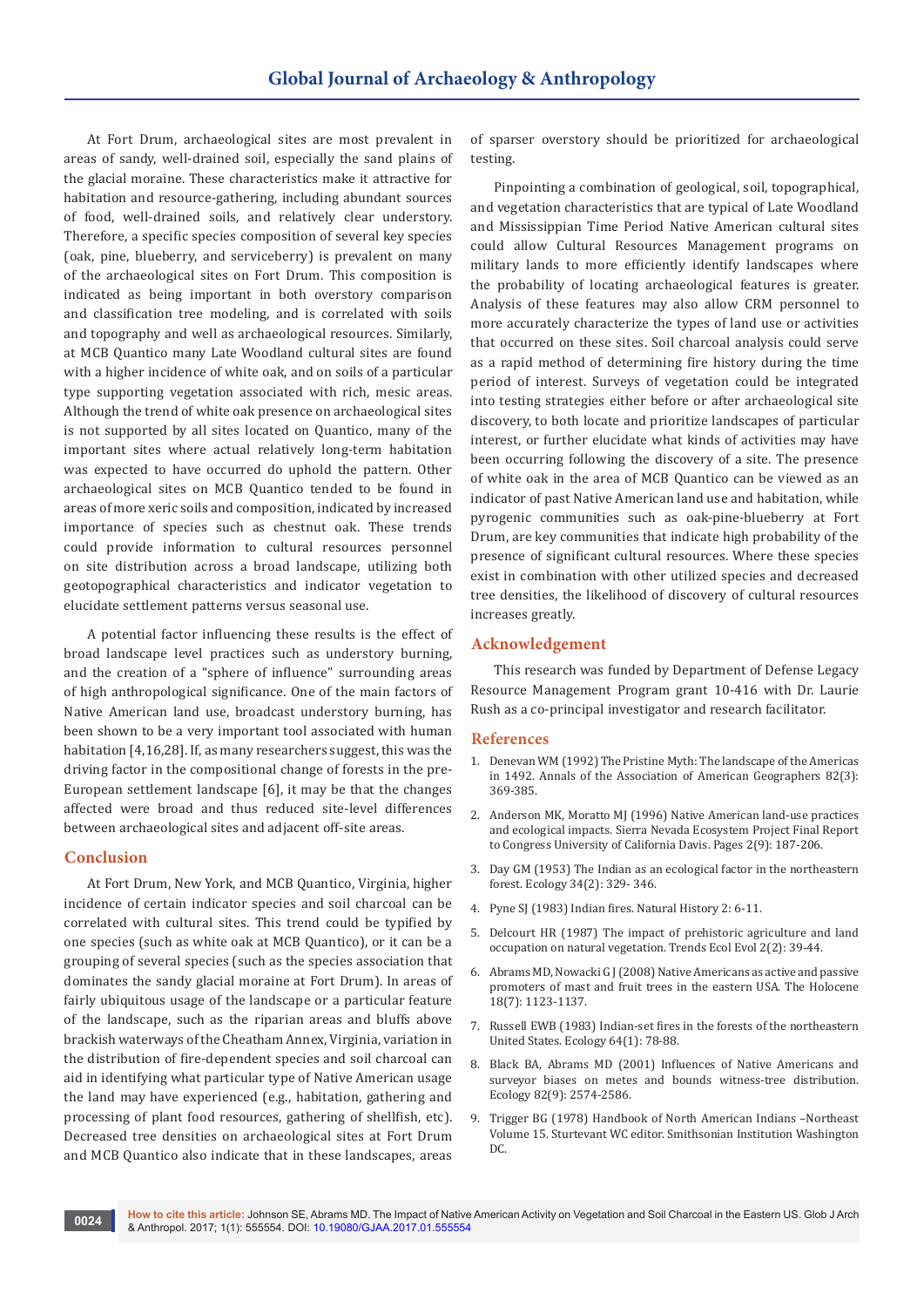- 10. [Doolittle WE \(1992\) Agriculture in North America on the eve of](http://onlinelibrary.wiley.com/doi/10.1111/j.1467-8306.1992.tb01966.x/abstract)  [Contact: A reassessment. Annals of the Association of American](http://onlinelibrary.wiley.com/doi/10.1111/j.1467-8306.1992.tb01966.x/abstract)  [Geographers 82\(3\): 386-401.](http://onlinelibrary.wiley.com/doi/10.1111/j.1467-8306.1992.tb01966.x/abstract)
- 11. Mrozowski SA (1994) The discovery of a Native American cornfield on Cape Cod. Archaeology of Eastern North America 22: 47-62.
- 12. [Clark JS, Royall PD \(1995\) Transformation of a northern hardwood](file:///D:/JOURNALS/GJAA/New%20folder/GJAA.MS.ID.555554/journals.sagepub.com/doi/abs/10.1177/095968369500500101)  [forest by aboriginal \(Iroquois\) fire: Charcoal evidence from Crawford](file:///D:/JOURNALS/GJAA/New%20folder/GJAA.MS.ID.555554/journals.sagepub.com/doi/abs/10.1177/095968369500500101)  [Lake Ontario Canada. The Holocene 5\(1\): 1-9.](file:///D:/JOURNALS/GJAA/New%20folder/GJAA.MS.ID.555554/journals.sagepub.com/doi/abs/10.1177/095968369500500101)
- 13. Delcourt PA, Delcourt HR, Ison CR, Sharp WE, Gremlin KJ (1998) Prehistoric human use of fire the Eastern Agricultural Complex and Appalachian oak-chestnut forests: Pale ecology of Cliff Palace Pond Kentucky. American Antiquity 63(2): 263-278.
- 14. [MacDougall A \(2003\) Did Native Americans influence the northward](http://onlinelibrary.wiley.com/doi/10.1046/j.1365-2699.2003.00842.x/abstract)  [migration of plants during the Holocene? Journal of Biogeography](http://onlinelibrary.wiley.com/doi/10.1046/j.1365-2699.2003.00842.x/abstract)  [30\(5\): 633-647.](http://onlinelibrary.wiley.com/doi/10.1046/j.1365-2699.2003.00842.x/abstract)
- 15. Fritz GJ (1990) Multiple pathways to farming in precontact eastern North America. Journal of World Prehistory 4(4): 387-435.
- 16. Patterson WA, Sass Man KE (1988) Indian fires in the prehistory of New England. In Holocene Human Ecology in Northeastern North America Nicholas, G P editor Plenum Press New York New York, USA. pp. 107-135.
- 17. Bamann S, Kuhn R, Molnar J, Snow D (1992) Iroquoian Archaeology. Annual Review of Anthropology 21: 435-460.
- 18. [Custer JF \(1994\) Current archaeological research in the Middle Atlantic](http://link.springer.com/article/10.1007/BF02231483)  [region of the eastern United States. Journal of Archaeological Research](http://link.springer.com/article/10.1007/BF02231483)  [2\(4\): 329-360.](http://link.springer.com/article/10.1007/BF02231483)
- 19. Pihl RH, Monckton SG, Robertson DA, Williamson RF (2008) Settlement and subsistence change in the turn of the first millennium: The view from the In Current Northeast Paleoethnobotany New York, USA, pp. 151-172.
- 20. [Smith BD \(1989\) Origins of agriculture in eastern North America.](https://www.ncbi.nlm.nih.gov/pubmed/17834420)  [Science 246\(4937\): 1566-1571.](https://www.ncbi.nlm.nih.gov/pubmed/17834420)
- 21. Peterson RN, Moore JN, Ballington JR (1991) Genetic Resources of Temperate Fruit and Nut Crops. Acta Horticulturae 290: 567-600.
- 22. Munson PJ (1986) Hickory silviculture: A subsistence revolution in the prehistory of eastern North America in Emergent Horticultural Economies of Eastern Woodlands Keegan WF editor. Southern Illinois University Carbondale Illinois, USA, p. 1-20.
- 23. Wykoff MW (1991) Black walnut on Iroquoian landscapes. Northeastern Indian Quarterly 4: 4-17.
- 24. Loeb RE(1998) Evidence of prehistoric corn (Zea mays) and hickory (Carya spp.) planting in New York City: Vegetation history of Hunter Island, Bronx County, New York. Journal of the Torrey Botanical Society 125(1): 74-86.
- 25. [Abrams MD \(1992\) Fire and the development of oak forests. Bioscience](http://www.personal.psu.edu/~users/a/g/agl/1992%20Bioscience%2042%20346%20353.pdf)  [42\(5\): 346-353.](http://www.personal.psu.edu/~users/a/g/agl/1992%20Bioscience%2042%20346%20353.pdf)
- 26. [Foster HT, Black B, Abrams MD \(2004\) A witness tree analysis of the](http://link.springer.com/article/10.1023/B:HUEC.0000015211.98991.9c)  [effects of Native American Indians on the pre-European settlement](http://link.springer.com/article/10.1023/B:HUEC.0000015211.98991.9c)  [forests in east-central Alabama. Human Ecology 32\(1\): 27-47.](http://link.springer.com/article/10.1023/B:HUEC.0000015211.98991.9c)
- 27. Downey CH, Downey JR (1989) An unusual oak savanna in northeastern Wisconsin: The effect of Indian-caused fire. American Midland Naturalist 122(1): 103-113.
- 28. Whitney GG (1994) From Coastal Wilderness to Fruited Plain. Cambridge University Press Cambridge, UK.
- 29. [Delcourt HR, Delcourt PA \(1997\) Pre-Columbian Native American use](http://onlinelibrary.wiley.com/doi/10.1046/j.1523-1739.1997.96338.x/full)  [of fire on southern Appalachian landscapes. Conservation Biology](http://onlinelibrary.wiley.com/doi/10.1046/j.1523-1739.1997.96338.x/full)  [11\(4\): 1010-1014.](http://onlinelibrary.wiley.com/doi/10.1046/j.1523-1739.1997.96338.x/full)
- 30. Sutherland EK, Hutchinson TF (2003) Characteristics of mixed-oak forest ecosystems in southern Ohio prior to the reintroduction of fire. USDA Forest Service General Technical Report NE-299.
- 31. Black BA, Ruffner CM, Abrams MD (2006) Native American influences on the forest composition of the Allegheny Plateau northwest Pennsylvania. Canadian Journal of Forest Research 36(5): 1266-1275.
- 32. [Guyette R, Muzika RM, Dey DC \(2002\) Dynamics of an anthropogenic](https://www.treesearch.fs.fed.us/pubs/14040)  [fire regime.Ecosystems 5\(5\): 472-486.](https://www.treesearch.fs.fed.us/pubs/14040)
- 33. [Lorimer CG, White AS \(2003\) Scale and frequency of natural](http://agris.fao.org/agris-search/search.do?recordID=US201400063422)  [disturbances in the northeastern US: Implications for early](http://agris.fao.org/agris-search/search.do?recordID=US201400063422)  [successional forest habitats and regional age distributions. Forest](http://agris.fao.org/agris-search/search.do?recordID=US201400063422)  [Ecology and Management 185: 41-64.](http://agris.fao.org/agris-search/search.do?recordID=US201400063422)
- 34. [Kay CE, Masters RE, Galley KEM \(2007\) Are lightning fires unnatural?](http://idahoforwildlife.com/Charles%20Kay/71-Are%20lightning%20fires%20unnatural-A%20comparison%20of%20aboriginal%20and%20lighting%20fire%20ignition%20rates%20in%20the%20USA.pdf)  [A comparison of aboriginal and lightning ignition rates in the](http://idahoforwildlife.com/Charles%20Kay/71-Are%20lightning%20fires%20unnatural-A%20comparison%20of%20aboriginal%20and%20lighting%20fire%20ignition%20rates%20in%20the%20USA.pdf)  [United States. In Proceedings of the 23rd Tall Timbers Fire Ecology](http://idahoforwildlife.com/Charles%20Kay/71-Are%20lightning%20fires%20unnatural-A%20comparison%20of%20aboriginal%20and%20lighting%20fire%20ignition%20rates%20in%20the%20USA.pdf)  [Conference: Fire in Grassland and Shrubland Ecosystems. Tall Timbers](http://idahoforwildlife.com/Charles%20Kay/71-Are%20lightning%20fires%20unnatural-A%20comparison%20of%20aboriginal%20and%20lighting%20fire%20ignition%20rates%20in%20the%20USA.pdf)  [Research Station Tallahassee Florida. Pages 16–28.](http://idahoforwildlife.com/Charles%20Kay/71-Are%20lightning%20fires%20unnatural-A%20comparison%20of%20aboriginal%20and%20lighting%20fire%20ignition%20rates%20in%20the%20USA.pdf)
- 35. Frost CC, Pruden TL, Brennan LA (1998) Presettlement fire frequency regimes of the United States: A first approximation. In Fire in Ecosystem Management: Shifting the paradigm from suppression to prescription. Tall Timbers Fire Ecology Conference Proceeding, number 20. p. 70-81.
- 36. [Foster DR, Motzkin G, Slater B \(1998\) Land-use history as long-term](http://link.springer.com/article/10.1007/s100219900008)  [broad-scale disturbances: Regional forest dynamics in central New](http://link.springer.com/article/10.1007/s100219900008)  [England. Ecosystems 1\(1\): 96-119.](http://link.springer.com/article/10.1007/s100219900008)
- 37. [Dey DC, Guyette RP \(2000\) Anthropogenic fire history and red oak](https://www.treesearch.fs.fed.us/pubs/12174)  [forests in south-central Ontario. The Forestry Chronicle 76\(2\): 339-](https://www.treesearch.fs.fed.us/pubs/12174) [347.](https://www.treesearch.fs.fed.us/pubs/12174)
- 38. Lorimer CG (1984) Development of the red maple understory in northeastern oak forests. Forest Science 30: 3-22.
- 39. Abrams MD, Nowacki GJ (1992) Historical variation in fire oak recruitment and post- logging accelerated succession in central Pennsylvania. Bulletin of the Torrey Botanical Club 119(1): 19-28.
- 40. [Lewandowski S, Diohe'ko \(1987\) the Three Sisters in Seneca life:](http://link.springer.com/article/10.1007/BF01530644)  [Implications for a native agriculture in the Finger Lakes region of New](http://link.springer.com/article/10.1007/BF01530644)  [York State. Agriculture and Human Values 4\(2\): 76-93.](http://link.springer.com/article/10.1007/BF01530644)
- 41. [Smith BD \(2006\) Eastern North America as an independent center of](http://www.pnas.org/content/103/33/12223.full)  [plant domestication.Proceedings of the National Academy of Sciences](http://www.pnas.org/content/103/33/12223.full)  [103\(33\): 12223-12228.](http://www.pnas.org/content/103/33/12223.full)
- 42. [Wandsnider L \(1997\) The roasted and the boiled: Food composition](https://pdfs.semanticscholar.org/4aac/db10a777daf37aaed6f98598820b62de21ef.pdf)  [and heat treatment with special emphasis on pit-hearth cooking.](https://pdfs.semanticscholar.org/4aac/db10a777daf37aaed6f98598820b62de21ef.pdf)  [Journal of Anthropological Archaeology 16: 1-48.](https://pdfs.semanticscholar.org/4aac/db10a777daf37aaed6f98598820b62de21ef.pdf)
- 43. Scarry CM, Scarry JF (2005) Native American 'garden agriculture' in southeastern North America. World Archaeology 37(2): 259-274.
- 44. [Marks PL, Gardescu S, Seischab FK \(1992\) Late Eighteenth Century](https://books.google.co.in/books/about/Late_eighteenth_century_vegetation_of_ce.html?id=WjxDAAAAIAAJ&redir_esc=y)  [vegetation of central and western New York State on the basis of](https://books.google.co.in/books/about/Late_eighteenth_century_vegetation_of_ce.html?id=WjxDAAAAIAAJ&redir_esc=y)  [original land survey records.](https://books.google.co.in/books/about/Late_eighteenth_century_vegetation_of_ce.html?id=WjxDAAAAIAAJ&redir_esc=y)
- 45. [Whitney G, De Cant JP \(2003\) Physical and historical determinants of](http://agris.fao.org/agris-search/search.do?recordID=US201300939402)  [the pre and post- settlement forests of northwestern Pennsylvania.](http://agris.fao.org/agris-search/search.do?recordID=US201300939402)  [Canadian Journal of Forest Research 33\(9\): 1683-1697.](http://agris.fao.org/agris-search/search.do?recordID=US201300939402)
- 46. [Snow DR \(1996\) Mohawk demography and the effects of exogenous](http://www.sciencedirect.com/science/article/pii/S0278416596900069)  [epidemics on American Indian populations. Journal of Anthropological](http://www.sciencedirect.com/science/article/pii/S0278416596900069)  [Arch biology 15\(2\): 160-182.](http://www.sciencedirect.com/science/article/pii/S0278416596900069)
- 47. Smith J (2003) A True Relation of Occurrences and Accidents in Virginia, In Travels and works of Captain John Smith President of Virginia and Admiral of New England 1580-1631.
- 48. [Fuller JL, Foster DR, McLachlan JS, Drake N \(1998\) Impact of human](http://link.springer.com/article/10.1007/s100219900007)  [activity on regional forest composition and dynamics in central New](http://link.springer.com/article/10.1007/s100219900007)  [England. Ecosystems 1\(1\): 76-95.](http://link.springer.com/article/10.1007/s100219900007)